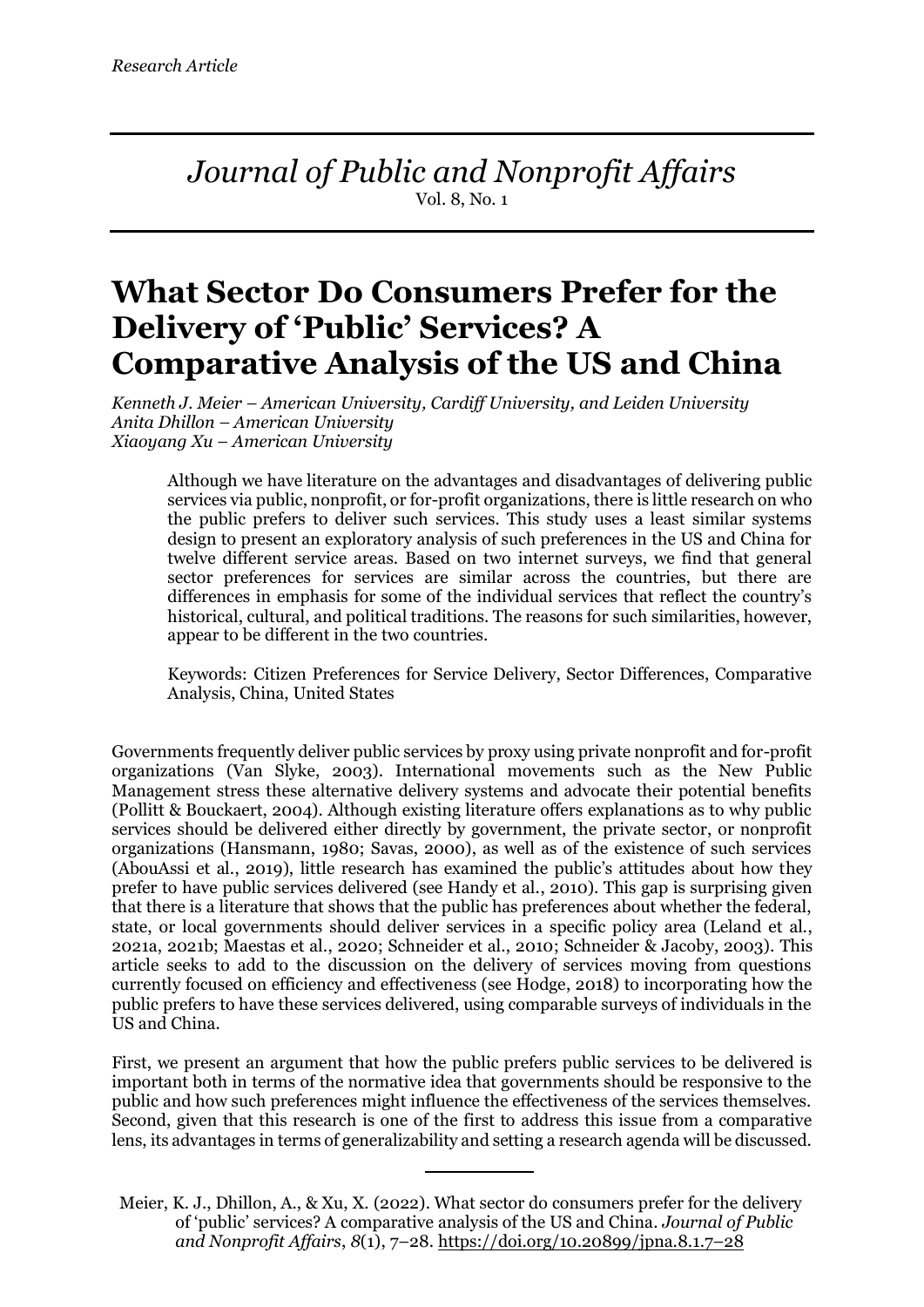Third, we will compare the distribution of public preferences for service delivery in the US and China by focusing on individual services as well as the structure and determinants of these preferences. In the analysis, we find that the basic structure of preferences is similar in the US and China, but there are individual differences in degree (but not kind) that reflect the differences in each country's political economy. Finally, we will discuss the contributions of the research and its limitations.

#### **Why Study Preferences for How Public Services Are Delivered?**

Public preferences for service delivery are important for four reasons related to the overall governance of a polity. First, existing theories of political economy and nonprofits rely on the assumption that government should respond to the needs of the public and frame normative arguments in terms of sector failure. The normative theory of government regulation (Stigler, 1971) promotes the principle that government should act when markets fail due to monopoly, externalities, or information asymmetry. In short, government delivers services because the market cannot deliver the quality or quantity of services that citizens demand. Similarly, the nonprofit literature suggests that nonprofits arise to deliver services because either the government or the private sector, or both, fail to provide such services (Blomqvist & Winblad, 2019; Matsunaga et al., 2010; Salamon, 1987).

Second, the public might have preferences for who delivers services because they recognize that service delivery bureaucracies are not neutral but rather reflect the values of the bureaucrats (for example, see Aaker et al., 2010; Xu, 2020). Substantial evidence indicates that the values held by individuals vary by sector of employment, either because individuals self-select into public, private, and nonprofit jobs (Donahue & Zeckhauser, 2012) or because organizations engage in substantial socialization (Barnard, 1938). Logically one might expect that individuals working in each of the three sectors differ on how much they valued efficiency, equity, altruism, public service, or a variety of other criteria that might affect how they perform their job (Korac et al., 2019; Lewis & Frank, 2002; Ng & Johnson, 2020). These values could then affect the type and quality of services that individuals receive.

Third, the match between values held by the public and values held by bureaucrats has implications for the effective delivery of public services. Many public services rely on coproduction (Brudney & England, 1983), the willingness of individuals to participate in delivery of their own services from minor efforts such as garbage collection rules, to more major efforts such as parental participation in their children's education (Vinopal, 2018), or situations where public participation is required for decisions about what services to deliver (e.g., participatory budgeting; Ganuza & Baiocchi, 2012) is important. Even when active coproduction is not required, all public policies require cooperation from citizens including paying taxes (Scholz & Lubell, 1998), interacting with police (McCluskey et al., 1999), recycling or other environmental activities (Hanks & Hanks, 1969), and enrolling for social services (Soss, 2005) among others. Public preferences for who delivers public services could affect whether or not individuals are willing to participate in the coproduction of services.

Fourth, citizens could have general preferences for limited government and link these directly to their views of government and sector preferences. Some individuals might see the failure of the private sector to provide basic services for all as a need for direct government delivery of those services. Others might view it as government overstepping its bounds in delivering services that the private sector could provide in practice or in theory. Preferences for who delivers public services, therefore, might be linked to fundamental questions about the scope or government or an individual's interest in less intrusion in their lives.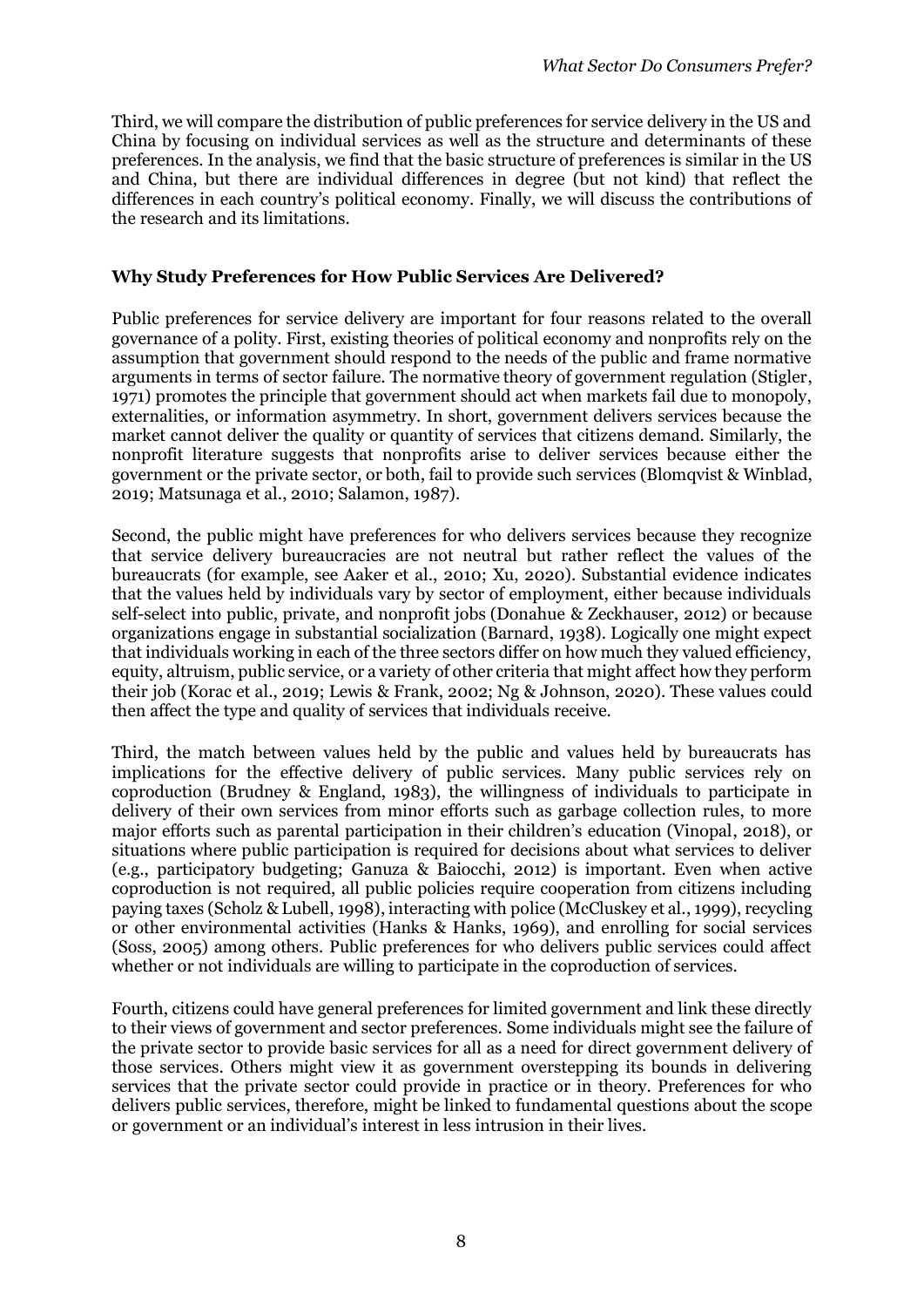### **Why a Comparative Perspective?**

This study asks the following questions: *Do consumers prefer nonprofit, for-profit, or government organizations to deliver public services? And does this preference vary by the nature of the service being provided and by national context?* In an exploratory study investigating a new area, a comparative approach can be valuable in assessing how broadly a topic might be applicable. Using a least similar systems design (King et al., 1994), our objective was to find two contexts that differ from each other in terms of reliance on direct government delivery of services versus using other sectors for service delivery, the ability of bureaucratic values to be influential, the need for cooperation and coproduction by citizens, and concerns for intrusion in the daily lives of individuals. The United States and China provide contrasting expectations on each of these dimensions. Finding similarities in results across such different contexts may, therefore, suggest that those results could be generalized to other contexts. To the extent that differences exist, it suggests the need for additional comparative work to identify the specific national context factors that are determinative (see, for example, Fu & Schumate, 2020).

#### **Literature Review: Related Theories on Sector Delivery of Services**

The public administration and nonprofit literatures contain multiple theories on whether government, nonprofits, or for-profits would better deliver certain kinds of services, but these are not framed in terms of the preferences of the general public. Rather they are normative arguments about the effectiveness of different forms of service delivery or the failure to deliver services. In terms of the policy choice about who should deliver services, Moe (1987) discusses the movement towards privatization in the US and concludes that the choice of public services to privatize will depend on factors such as national security, public safety, and the level of accountability felt by the leaders of a service. Specific to nonprofit organizations, Hansmann (1980) posits contract failure theory, where nonprofits play a supplementary role and exist to fill gaps in service provision left by government organizations. He further highlights factors such as price discrimination and complex personal services where the adequacy of the service delivery is difficult to determine as factors influencing whether nonprofits should provide a service or not. Salamon (1987), on the other hand, theorizes that nonprofits play a more complementary role in service areas where they can minimize costs, provide expertise, and improve the quality of, as well as citizen confidence in, service delivery.

Ferris and Graddy (1986) take this literature further by proposing formal models on whether and in what policy contexts services should be contracted out to private entities. Their Production Choice and Sector Choice models group public services into four distinct categories (Public Works, Public Safety, Health and Human Services, and Recreation and Arts) and hypothesize differing levels of private sector involvement in each group based on output tangibility, ease of performance measurement, level of moral hazard, and labor intensity, among other factors. They further differentiate between nonprofit and for-profit involvement based on the need for efficiency, the need to reach certain target populations, and the preferences of the constituency (Ferris & Graddy, 1986). These studies, however, are primarily concerned with the effectiveness of service delivery and the decision to deliver services. There is little discussion of constituency preferences or when and how citizens across national contexts might prefer to have public services delivered by different sectors.

Some studies in the area of privatization touch on citizen preferences for how services might be delivered (Battaglio, 2009; Battaglio & Legge, 2008; Breznau, 2010; Pew Research, 1998; Poister & Henry, 1994). Poister and Henry (1994) found no difference in citizen attitudes towards public and private services in the US. Battaglio and Legge (2008), however, revealed cross-national differences in attitudes towards privatization of electricity in developed markets versus transition economies indicating that the theories discussed in the previous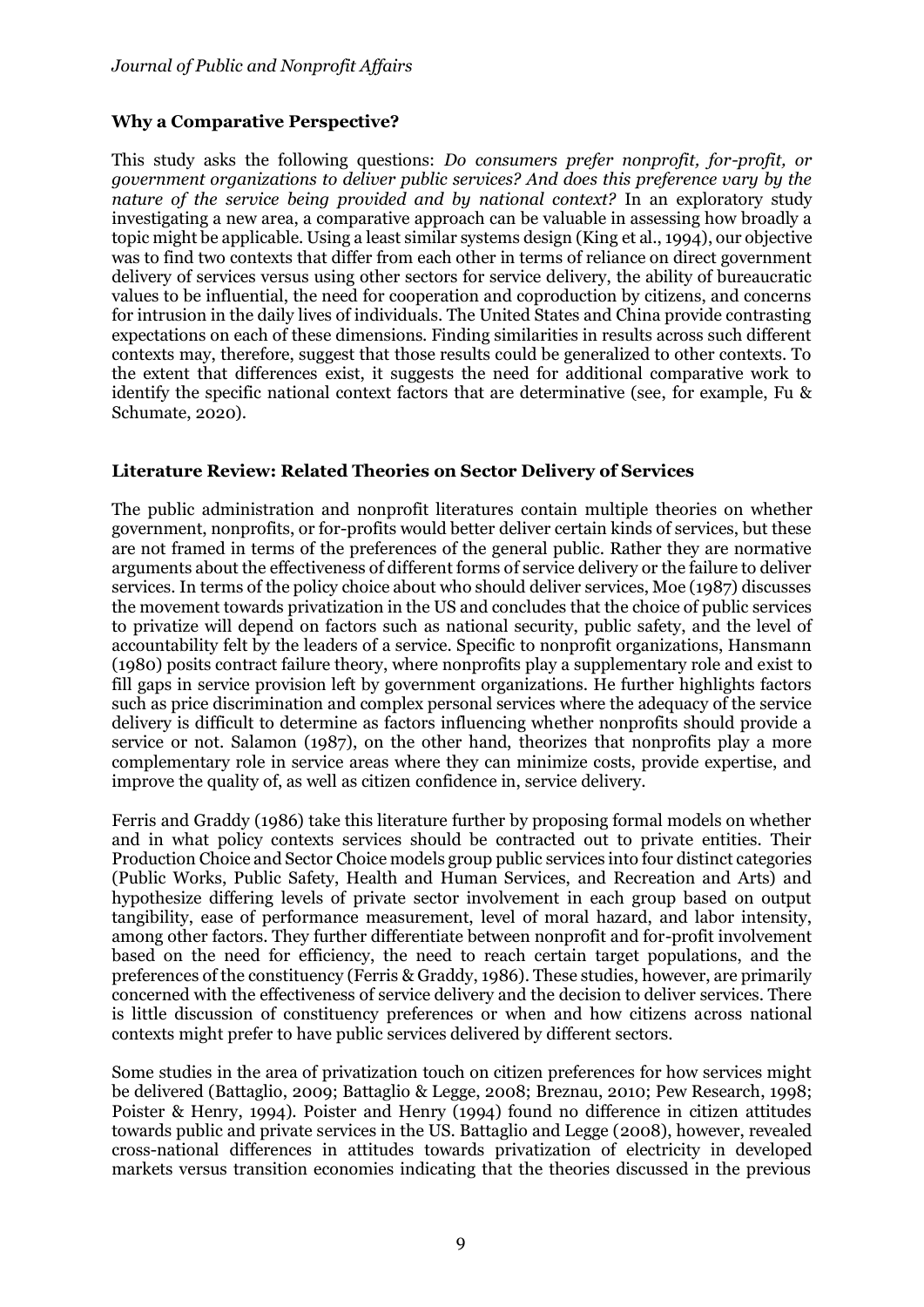section may manifest differently based on national context and that public preferences for who delivers services might also vary cross-nationally.

To date only two studies specifically examine sector preferences across different service areas. Thompson and Elling (2000) conducted phone interviews in Michigan on whether respondents prefer government, for-profit, or nonprofit delivery across 14 different services. They find support for for-profit delivery consistent with the factors outlined by Moe (1987) and that support for non-governmental delivery differs based on respondents' demographic characteristics although generally the public prefers government delivery of traditional government services. Handy et al. (2010) studied Canadian university students and focused on preferences for government, for-profit, and nonprofit delivery of services from hospitals, university education, museums, and fitness clubs. They found that nonprofits were perceived more favorably for university education and museums but not for hospitals and sports clubs, but the differences were modest. Our literature search found no studies that attempted to understand preferences for for-profit vs. nonprofit vs. government service delivery across the US or in cross-national contexts. The difference in preferences in Handy et al. (2010) and Thompson and Elling (2000) highlights the need for more research, not only to understand how and why sector preferences differ based on the service being provided, but also to explore cross-national differences in these preferences.

# **Why Is Knowing Consumer Preferences Important?**

In addition to the empirical gaps in the literature, there are theoretical and practical reasons for examining public preferences on the form of service delivery. Both are likely linked to public participation and feedback processes, something that is important for both public sector and nonprofit sector organizations. Feedback helps with the relationship between nonprofit organizations and their stakeholders on fund accountability, improvement, strategy development, capacity building, civic engagement, and societal education (Campbell, 2010). Citizens' feedback can help nonprofit organizations better understand the external environment of the organization and provide guidance for how the organization might enhance its effectiveness (Campbell, 2010; Kiryttopoulou, 2008). If the public prefers that services in a given policy area be provided either by government or by for-profit firms, nonprofit organizations are likely to face significant barriers to building an organization that can grow and flourish in the long run. From the perspective of government organizations, knowing such preferences can be used in making decisions about whether to contract out for service delivery and how to do so.

Public preferences might also be related to the willingness to engage in coproduction. Citizens coproduce by voicing their concerns and evaluating services (Brandsen & Pestoff, 2006; Nabatchi et al., 2017; Pestoff et al., 2012), and both governments and nonprofit organizations rely on client coproduction for the delivery of many services (Bovaird & Loeffler, 2012).

Finally, public preferences for who delivers services is likely to influence the ability to procure resources so that services can be delivered. Just as governments rely on the willingness of individuals to pay taxes, many nonprofits rely in part or in whole on the donations of money, and in-kind goods and services, including volunteers (Einolf, 2018; Handy et al., 2008), to support their operations (Frumkin & Kim, 2001; McKeever & Pettijohn, 2014). Sector preferences in terms of service delivery are likely to influence both individuals' willingness to support nonprofits (and governments) as well the willingness of governments to contract with nonprofit or for-profit firms (for example, see Xu, 2020). Such attitudes as a result might even be relevant for entrepreneurs who are deciding within which sector to locate a new organization (Witesman et al., 2019).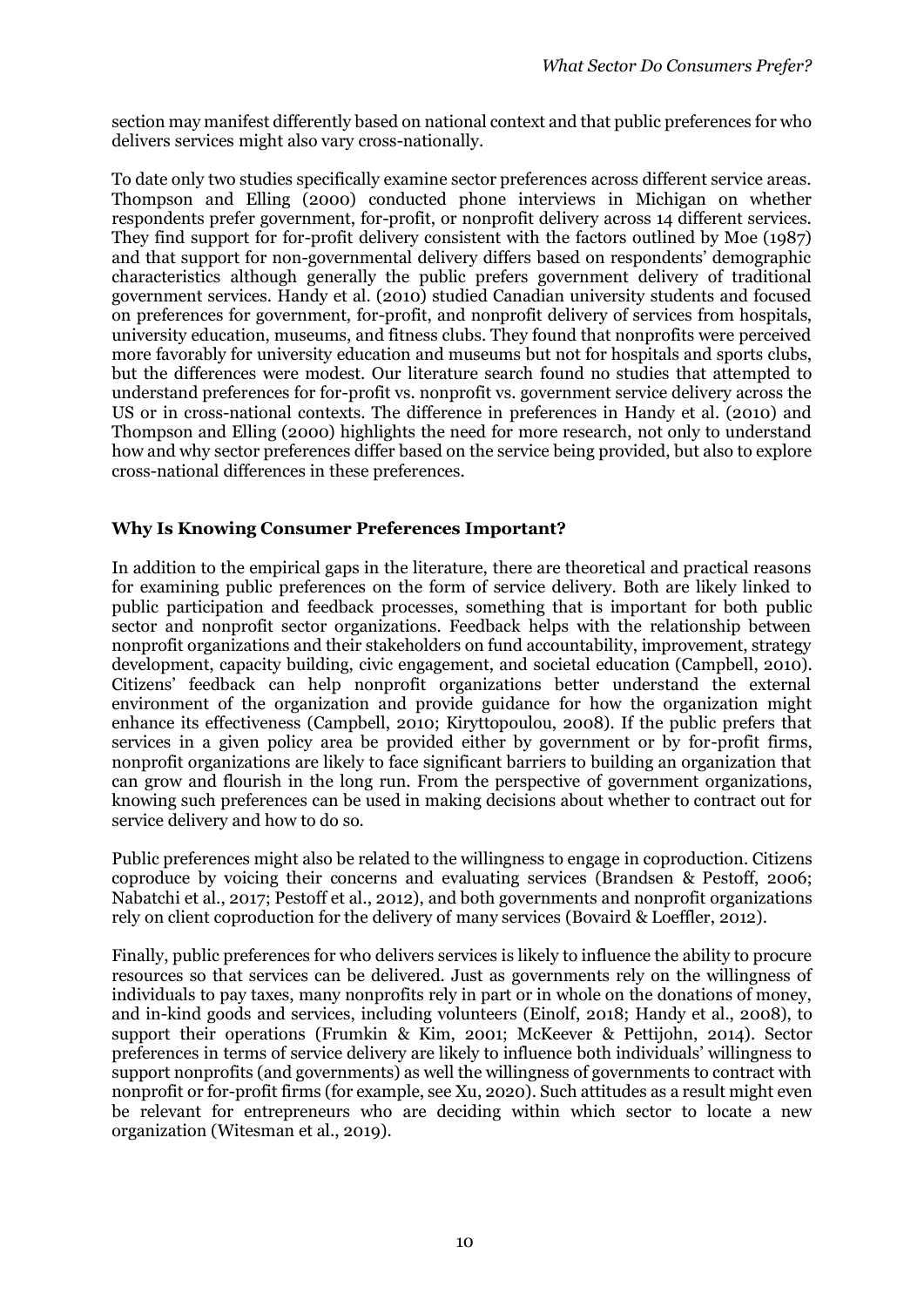### **Theoretical Framework and Research Design**

We opted for a two-country study with a least similar systems design as the most promising type of exploratory analysis to study differences across different services areas and across government, for-profit, and nonprofit sectors. As its name implies, a least similar systems design seeks out cases for analysis that are as different as possible (King et al., 1994). The logic of such designs is that the independent variables differ substantially between the cases, and this factor provides leverage on determining what might influence the dependent variables. That is, an independent variable that varies substantially in the two cases is unlikely to be a determinant of a dependent variable that does not vary between the two countries. Similarly, consistent findings across two least similar systems in relationships suggests a higher level of generalizability than if these commonalities do not exist. The subjective language in this discussion is meant to underscore that this project should be considered only the first step in a comparative study of public preferences for which sector should deliver public services.

The US and China are good, perhaps ideal, candidates for a least similar systems study of public services preferences. The two countries differ dramatically in terms of the political system, the cultural heritage that informs the political system, and the general orientation toward the public versus the private sector: each merit brief discussion.

First, the degree of political centralization influences how much local governments can craft services to fit local needs (Ostrom, 2008), and the countries are radically different in this regard. As a one-party ruled country, China has a highly centralized political system where major decisions and policies are made from the top and political power is highly unified. This contrasts with the US, where the separation of powers diffuses political power among the branches of government and the federal system allows state governments to have concurrent powers. The two-party competitive electoral system also distinguishes the US political system from that of China. Although China has eight democratic parties besides the ruling Communist Party of China, those democratic parties only have token presence in the legislature.

The political differences also translate to differences in the political role of the citizens. Compared to US citizens, citizens of China face additional difficulties in participating in politics; for example, they face greater barriers of access and higher political risk (Tsai & Xu, 2018). Citizens in non-democratic countries may fear undertaking political action or engage less in the policy process (Lieberman et al., 2014). US citizens in contrast appear to be willing to express political opinions with little fear. As an example, the suggestion that Texas be allowed to secede from the United States was met with amused tolerance (Wood, 2019); one would not expect a similar reaction in China regarding Tibet. These limits, however, do not mean that citizens of China do not express their concerns and preferences for service delivery. A survey conducted in China shows that a large proportion of the respondents, both in the cities and in rural areas, indicate that they have made civic complaints to local authorities regarding the government provision of public goods (Tsai & Xu, 2018).

Second, political differences between the countries are reinforced by differences in cultural heritages. China has a long Confucian political tradition with a strong bureaucratic state and communitarian values whereas the US features a liberal state focused on limited government and individual rights. Such differences logically then should be reflected in political values about the legitimacy of government and the willingness of citizens to accept the government providing a wider array of services. These political differences are then reflected in how politics is framed in the two countries. The size of government, and thus, how many public services there should be as well as what institutions should deliver them have been major political issues in the United States since at least 1896. This means that US citizens are actually asked to vote for candidates who have different views on this question, something that does not occur in China.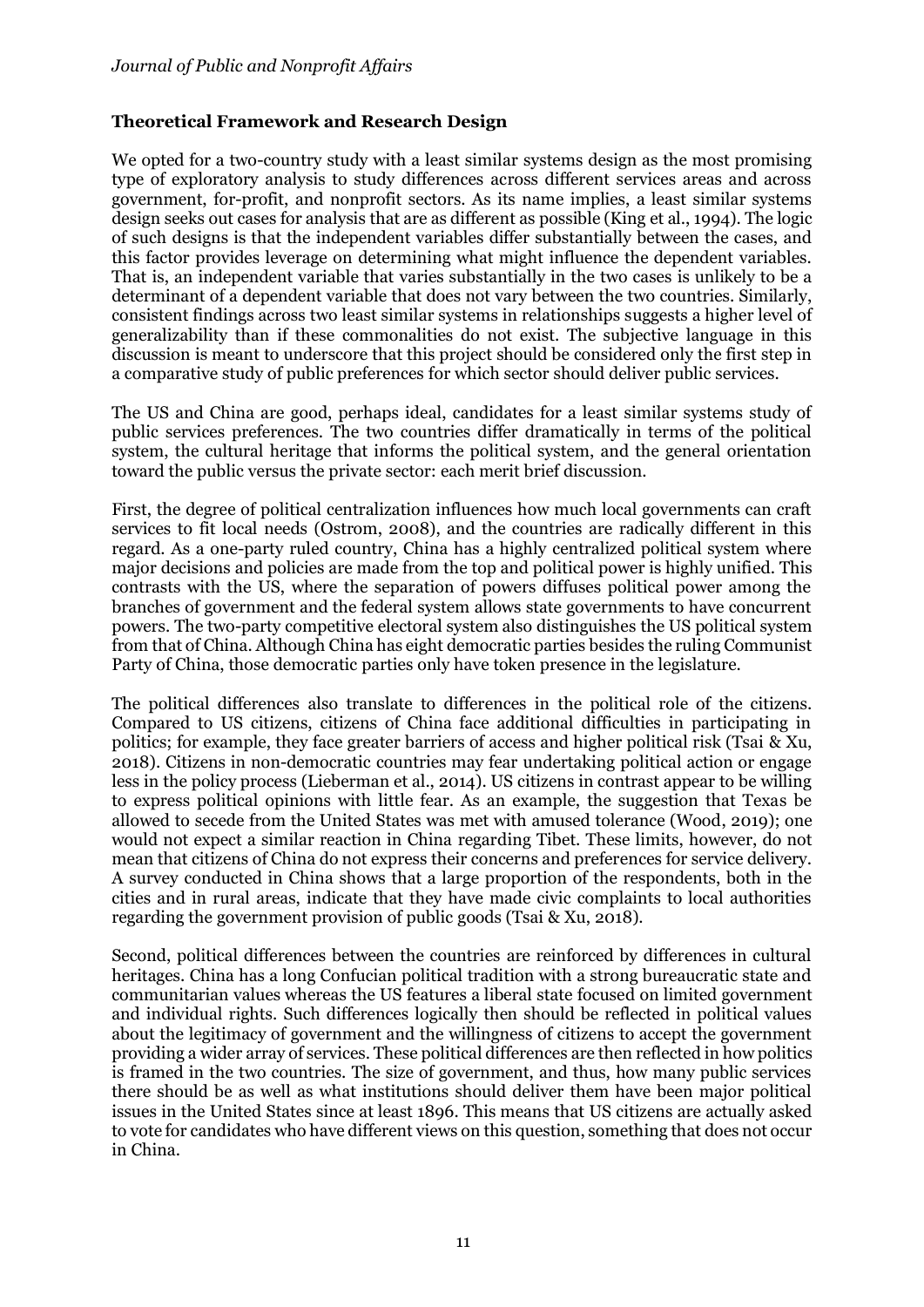Third, the different political and historical factors have created an institutional path dependence in terms of the size of the government and for-profit sectors. The current regime in China evolved from a Communist system that did not accept the idea of an independent forprofit private sector; as a result, the private sector developed late in China and likely led to expectations that public services would be delivered by government. The US, in contrast, has an extensive for-profit sector that some analysts (see Vogel, 1983) contend dominates government decision making with the result being that many public services in such areas as health care are delivered by for-profit or nonprofit organizations. This means that the US private sector is highly involved in many service areas, from education to prisons. In China by contrast, many larger enterprises are government-owned; and they control entire sectors, such as the railroads, oil, and telecommunications (van Montfort et al., 2018).

These three differences do not mean that China lacks a private sector or nonprofit organizations. In many cases as privatization emerged in China, the private sector entered in many industries by partnering with the public sector (van Montfort et al., 2018). Starting in 2010, private investments were allowed in previously state-owned enterprises such as in social welfare. Private sector efforts also started to increase in the areas of education and health services in China (Ministry of Education of China, 2019; National Health Commission of China, 2020).

Within each country, the following questions will be studied: 1) How do public preferences in China and the US compare to each other, 2) Do the sector preferences of individuals cluster in predictable ways, and 3) What determines an individual's sector preference(s), e.g., partisanship, demographic factors (ethnicity, age, gender, etc.)? China and the US differ dramatically in government structure and ideology. Two informal hypotheses will guide the research. First, we assume that political and cultural traditions along with path analysis will predict that people will prefer public services to be delivered by the institutions that currently are delivering those services. This suggests that preferences for public services to be delivered by government will be higher in China than in the US; and in the US more individuals will prefer public services to be delivered by for-profit and nonprofit organizations. Second, the greater political attention to the size of government and the political salience it currently has would suggest that preferences in the US are likely to be stronger and more consistent than they are in China where these public debates are lacking.

# **Data Collection and Methodology**

We collected data for our study using online closed-ended surveys. Separate surveys were run for each country between October and November of 2019. The surveys asked whether respondents preferred for-profit, nonprofit, or local government service delivery across 12 different service areas falling in three of the four categories noted by Ferris and Graddy (1986): health and human services, utilities, and arts and recreation. <sup>1</sup> We also collected basic demographic characteristics and used a measure of general pro-private sector preferences as a non-policy specific attitude index (refer to Appendix A for the main questionnaire). Appropriate attention check questions were included in each survey. <sup>2</sup> The surveys were created using Qualtrics and run using two separate platforms in each country, with IRB approval obtained separately for each national context. To test the usability of the questions, we ran a pilot round in each country with around 100 respondents.

For China, we used the survey platform Wenjuanxing, which has more than 2.6 million members from 33 provinces and regions. Our sample, conducted in Chinese, has 1,048 responses and is nationally representative by location, with respondents from 31 provinces and autonomous regions (excluding Hong Kong and Macau). The gender composition of the sample is similar to the actual gender ratio of China (about 48.87% of the population is female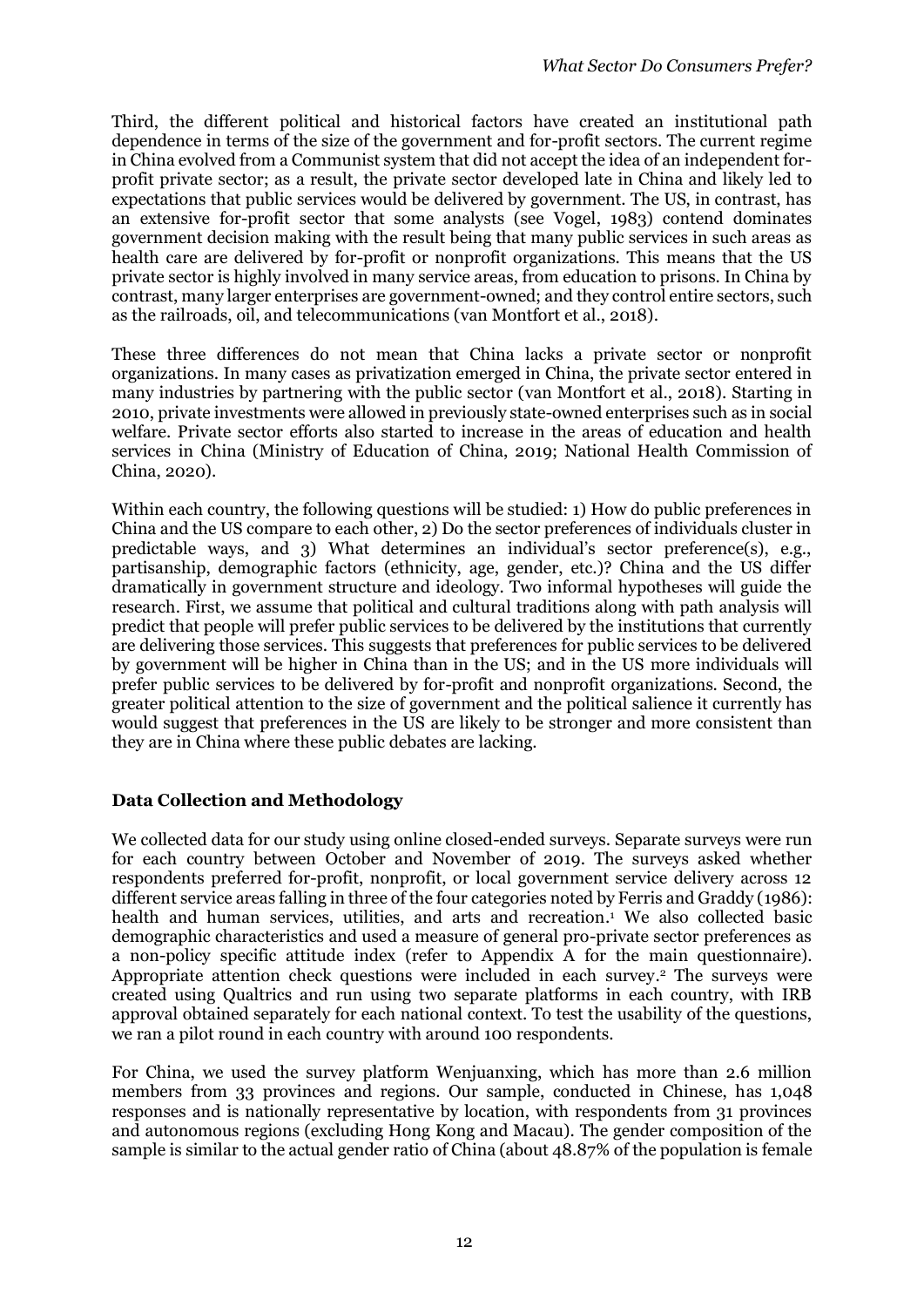

**Figure 1.** Respondent Preferences for Service Provision by Sector

in 2018). The majority of the sample (97.7%) is of Han ethnicity which over-represents the actual Han population (91% in 2010; National Bureau of Statistics of China, 2021).

Regarding the political affiliation, about 32% of the respondents are members of the Communist Party, a substantial over-representation (approximately 6.5% in 2018, see 'China Communist Party,' 2019). We also have 1.32% of the sample who are members of other democratic parties in China.

For the US, we used Amazon Mechanical Turk to collect 1037 survey responses. The sample is roughly representative of the US population by gender, White and Black respondents, income groups, and persons in a household. As is common with the Mechanical Turk platform, it overrepresents people with a Democratic party affiliation and with higher levels of education. It also has a lower percentage of Hispanic respondents and a higher percentage of Asians (see Appendix C for more demographic details of the survey sample).

Although each survey reflects the common biases of internet surveys (and access to computers and Wi-Fi), our objective is to describe how individuals prefer public services to be delivered in the two countries. The analysis should be considered exploratory and an effort to determine if future research on this topic might yield valuable insights. The focus is on how individuals decide which sectors to favor rather than an attempt to generate a precise estimate of what the national population of each country favors.

#### **Findings**

Comparing the US and China sector preferences at both the macro level and for individual services shows some broad similarities along with specific variation from those similarities that reflect unique country influences. In terms of overall averages for all twelve services, Figure 1 shows that the Chinese respondents are more likely than the US respondents to favor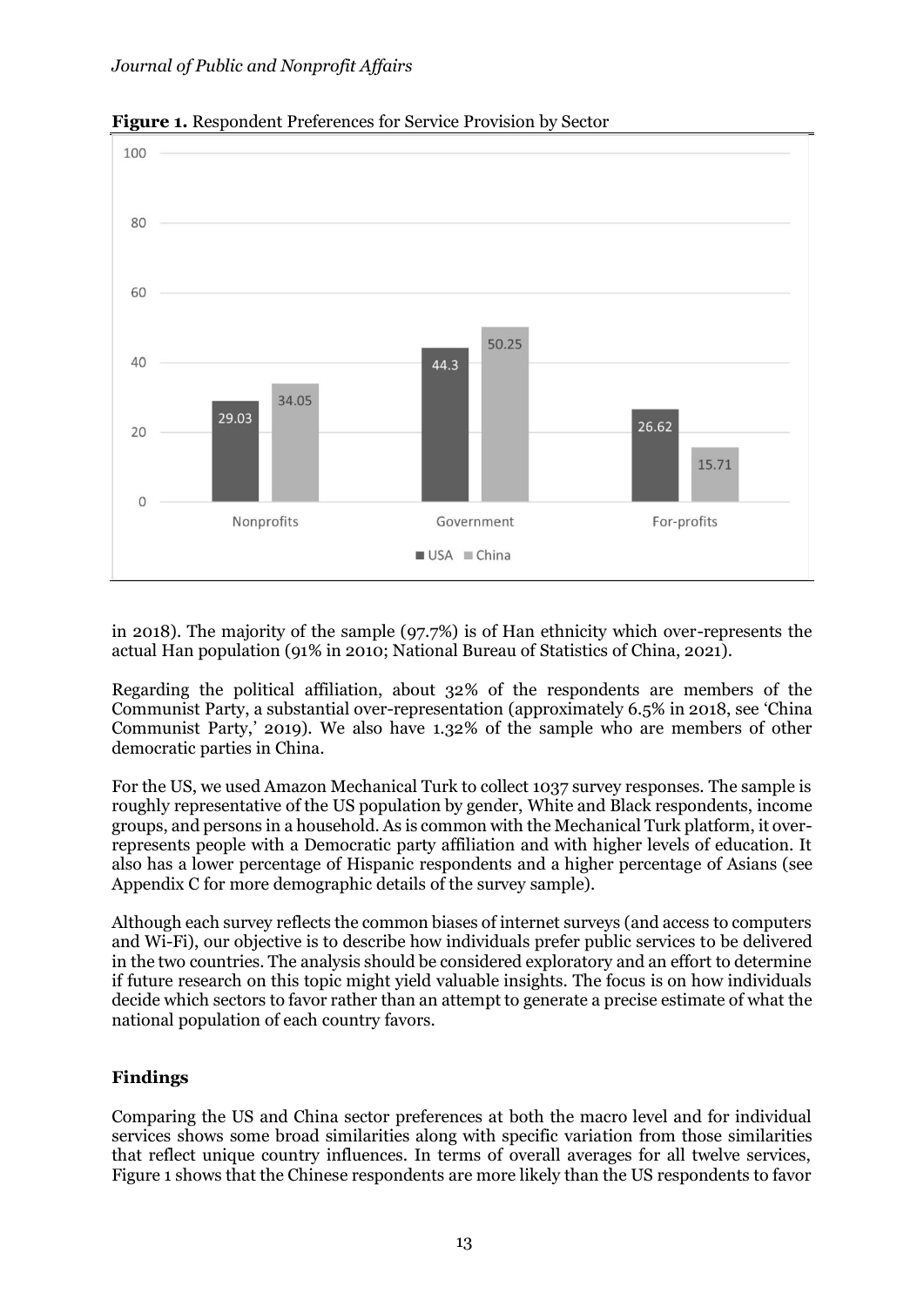government delivery of services (50.3% v. 44.3%), more likely to favor nonprofit delivery of services (34.1% v. 29.0%) and less likely to endorse service delivery by for-profit organizations (15.1% v. 25.4%). Although these differences clearly correspond with the long-standing market orientation of the US economy and are statistically significant, the differences are not polar opposites. Both sets of respondents rank order their preferences in the same way: government, nonprofit, for-profit.

The responses for the individual services in Table 1 illustrate this general pattern of similarity with a few stark differences that reflect each country's historical pattern of delivering public services. In health and human services overall, both countries on average rank order government first, nonprofits second, and for-profit organizations third. Individual services, however, show some clear differences. Chinese respondents have a clear preference for government run hospitals (80.8%) whereas the US respondents split relatively equally among the three sectors. While this reflects how hospital services are actually delivered in China, it does not reflect the nonprofit dominance of the US hospital industry (62% of the total). In terms of nursing homes, an industry that is two-thirds for-profit in the US, a majority of respondents prefer either nonprofit or government ownership. Chinese respondents have similar but stronger preferences for either government or nonprofit nursing homes. For education services, a majority of respondents in both countries favor government delivery of K-12 education. Early childhood education in China is the only service, however, where a larger percentage of Chinese respondents favor for-profit delivery than US respondents. This preference likely reflects the relative absence of government from early childhood education and the existence of a for-profit sector that services this area.

For utilities, the US respondents generally reflect how services have traditionally been delivered. For both trash collection (60.5%) and postal services (78.1%) US respondents prefer government delivery (see Thompson & Elling, 2000). Given the general anti-government bias regarding postal services in the US (see Marvel, 2015), it is unexpected to see this service with the greatest support for government delivery. Tree planting and maintenance is less a US government function, and the public provides a plurality of support (45.6%) for for-profit delivery unlike China where for-profits have only modest support (16.7%); Chinese respondents favor nonprofit delivery of these services. While a plurality of Chinese respondents also favors government services in trash collection and postal delivery, the percentages in China are substantially lower than in the US.

With one exception (sports facilities), the patterns for arts and recreation are relatively similar across the two countries with majorities in both countries favoring government parks and libraries, and pluralities favoring nonprofit provision of arts and culture centers and community centers. In the case of sports facilities, a majority in China favor government provision with little support for for-profit provision while in the US a majority favors for-profit provision and the fewest respondents favor government delivery. The difference likely reflects the controversial nature of funding for major sports stadiums in the US where private forprofit firms press for government subsidies. While it is rare for a major sports stadium in the United States to be fully funded (including infrastructure) by a private for-profit firm, most respondents oppose government ownership of sports stadiums.

Overall, the pattern in Table 1 also suggests that this is a three-dimensional (public, for-profit, nonprofit) rather than a two-dimensional (public, private) choice. In only two cases do less than 20% of US respondents favor service provision by nonprofits (postal services and trash collection), and in only three cases do less than 20% of the Chinese respondents favor such delivery (hospitals, K-12 education, and postal services). This pattern suggests that examining overall sector preferences and their determinants would be informative.

Another way to check if the preference differences for the US and China are differences in degree not kind is to see how those preferences cluster. To convert what are essentially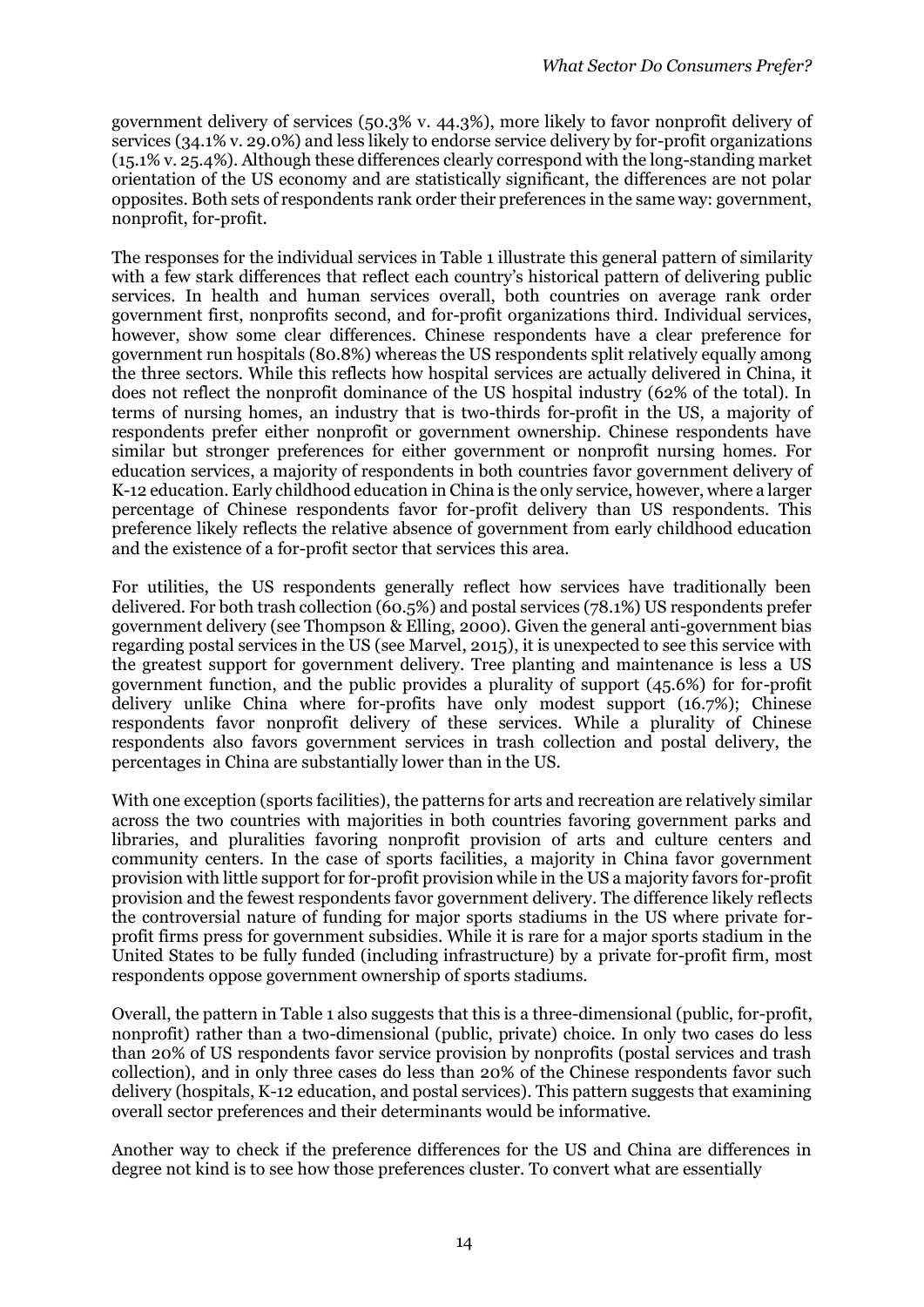| $\mathbf{R}$ is recopondent freightered for Service from $\mathbf{S}_f$ | Nonprofit  |       | Government |       | For-Profit |         |
|-------------------------------------------------------------------------|------------|-------|------------|-------|------------|---------|
| Service Area                                                            | <b>USA</b> | China | <b>USA</b> | China | <b>USA</b> | China   |
| <b>Health and Human Services</b>                                        |            |       |            |       |            |         |
| Hospital                                                                | 34.1%      | 15.2% | 32.2%      | 80.8% | 33.7%      | 4.1%    |
| <b>Nursing Home</b>                                                     | 41.4%      | 40.9% | 21.9%      | 44.9% | 36.7%      | 14.1%   |
| Early Childhood Education                                               | 30.9%      | 29.1% | 43.5%      | 22.0% | 25.6%      | 49.0%   |
| K-12 Education                                                          | 20.9%      | 16.9% | 62.5%      | 68.3% | 16.5%      | 14.8%   |
| <b>Utilities</b>                                                        |            |       |            |       |            |         |
| Tree Planting/Maintenance                                               | 26.4%      | 47.1% | 28.0%      | 36.2% | 45.6%      | 16.7%   |
| <b>Trash Collection</b>                                                 | $9.1\%$    | 34.2% | 60.5%      | 28.5% | 30.4%      | 37.3%   |
| <b>Postal Services</b>                                                  | 6.8%       | 18.9% | 78.1%      | 64.5% | 15.1%      | 16.6%   |
| Arts and Recreation                                                     |            |       |            |       |            |         |
| <b>Sports Facilities</b>                                                | 25.4%      | 38.0% | 22.0%      | 54.0% | 52.6%      | 8.0%    |
| <b>Local Parks</b>                                                      | 23.2%      | 35.6% | 65.9%      | 61.6% | 10.8%      | 2.8%    |
| Libraries                                                               | 31.4%      | 33.2% | 55.8%      | 61.6% | 12.9%      | $5.2\%$ |
| Arts and Culture Center                                                 | 54.4%      | 47.2% | 21.7%      | 38.5% | 23.9%      | 14.3%   |
| <b>Community Center</b>                                                 | 44.4%      | 52.2% | 39.5%      | 42.1% | 16.1%      | 5.7%    |

**Table 1.** Respondent Preferences for Service Provision by Service Area and Sector

trichotomies into clusterable groupings, three new variables were created. The public preference variable for each service was coded 1 if the respondent felt the service should be provided by government or otherwise assigned a value of zero; similar dummy variables were created for for-profit preferences and nonprofit preferences. Each of these three sets of twelve variables (one for each service) were then subjected to a principal components analysis to create a single factor of overall support for: 1) nonprofit provision, 2) government provision, and (3) for-profit provision.

The factor loadings showing the correlation of the individual items with the overall factor score in both countries are shown in Table 2. Examining the preferences for nonprofit delivery in columns 1 and 2 of Table 2 indicates a general commonality in the structure of nonprofit provision preferences across the two countries. All loadings are positive indicating that if respondents favor nonprofit delivery for one service, they are likely to favor it for others. The loadings fall in a relatively narrow range (0.44 to 0.60 in the US and 0.24 to 0.57 in China) indicating that clusters are not overly influenced by preference on one or two services. The loadings are generally stronger in the US than in China (eigenvalue 3.53 v. 1.99) which indicates that the clustering of attitudes is more consistent in the US than in China. This likely reflects the difference in political context in the US where the size of government (and thus the role of the nonprofit and for-profit sectors) is a long-time political issue, and such salience is likely to crystalize attitudes. The higher loadings indicate US attitudes are more consistent in favor of one sector over the other for an individual service. The presentation of a set of generally consistent factors, however, should not be taken as an indication that there are no deviations across the countries. Substantial variance is not accounted for, and many respondents have preferences that are not characterized by a single dimension. In China in particular, individuals are less likely to favor a consistent pattern of nonprofit service delivery.

Columns 3–6 in Table 2 illustrate the analogous factors for government and for-profit preferences. In both cases the general conclusions hold. There is a structural similarity of preferences in the US and China with uniform positive loadings. Preferences in the US are more consistent with the underlying dimension than are those in China as evinced by the larger eigenvalues. The consistency of the for-profit factor in China is especially modest again probably reflecting the political economy context of China with the relatively recent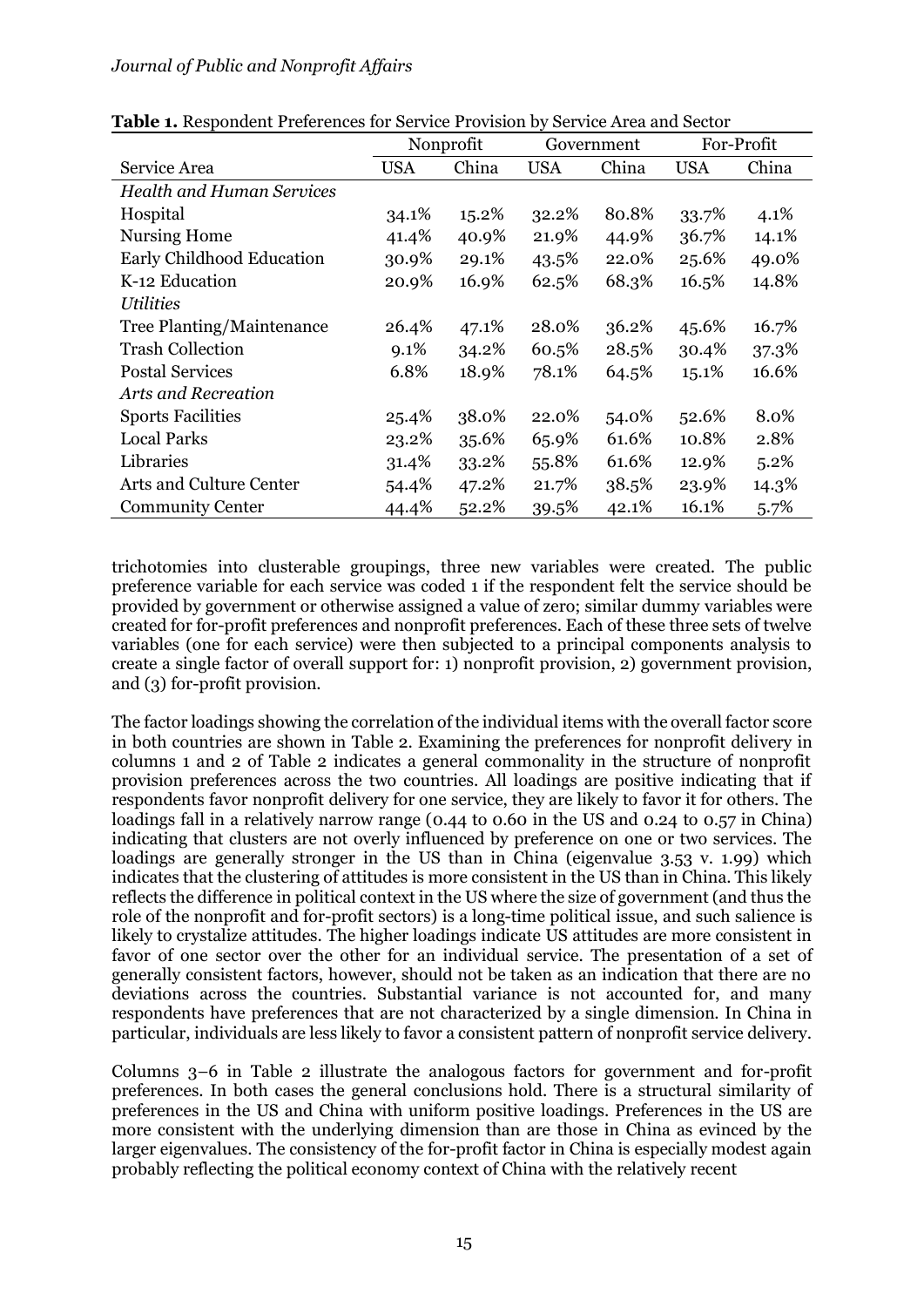|                                         |            | Nonprofit  |            | Government |            | For-Profit |
|-----------------------------------------|------------|------------|------------|------------|------------|------------|
|                                         |            | Preference | Preference |            | Preference |            |
|                                         | (1)        | (2)        | (3)        | (4)        | (5)        | (6)        |
| Service Area                            | <b>USA</b> | China      | <b>USA</b> | China      | <b>USA</b> | China      |
| Hospitals                               | 0.50       | 0.28       | 0.53       | 0.35       | 0.56       | 0.36       |
| <b>Nursing Homes</b><br>Early Childhood | 0.49       | 0.31       | 0.45       | 0.31       | 0.50       | 0.41       |
| Education                               | 0.57       | 0.24       | 0.61       | 0.26       | 0.59       | 0.33       |
| K-12 Education                          | 0.60       | 0.37       | 0.65       | 0.38       | 0.63       | 0.47       |
| <b>Tree Planting</b>                    | 0.49       | 0.31       | 0.48       | 0.35       | 0.38       | 0.32       |
| <b>Trash Collection</b>                 | 0.57       | 0.34       | 0.55       | 0.40       | 0.47       | 0.18       |
| <b>Postal Services</b>                  | 0.58       | 0.40       | 0.55       | 0.41       | 0.56       | 0.41       |
| <b>Sports Facilities</b>                | 0.53       | 0.54       | 0.53       | 0.55       | 0.44       | 0.50       |
| <b>Local Parks</b>                      | 0.59       | 0.56       | 0.61       | 0.58       | 0.55       | 0.42       |
| Libraries                               | 0.60       | 0.49       | 0.64       | 0.54       | 0.61       | 0.40       |
| Arts/ Culture Center                    | 0.44       | 0.40       | 0.54       | 0.46       | 0.51       | 0.49       |
| <b>Community Center</b>                 | 0.51       | 0.49       | 0.57       | 0.52       | 0.52       | 0.45       |
| Eigenvalue                              | 3.53       | 1.99       | 3.78       | 2.27       | 3.40       | 1.95       |
| Cronbach's Alpha                        | 0.77       | 0.53       | 0.80       | 0.60       | 0.76       | 0.52       |

**Table 2.** Factor Loadings of Preference for Delivery of Services by Each Sector

development its for-profit sector. These six variables will be used as dependent variables in a regression to examine whether these general preferences have similar correlates in the two countries.

Comparing the determinants of sector preferences for service delivery across two countries as different as the US and China is complicated by the variance in meaning for some variables (e.g., race, partisanship), the significantly different distributions of some variables (e.g., education, household size), or even the different political influences on age cohorts (e.g., the US has no equivalent of the Cultural Revolution). The most comparable independent variables are female gender, age (three categories: 35 and under [designated younger in the regression], 36 to 55 [the excluded category in the regression], and over 55 [designated older in the regression]<sup>3</sup> ; education (high school and less, college, master's degree or more; middle category excluded), high income (a dummy variable indicating an income of \$70,000 in the US and the equivalent of an income in the top third in China, 96,000 yuan), and size of household (dummy variable for 3 or more). In addition, a factor measure for pro-private sector attitudes developed by Hvidman and Andersen (2016) in Denmark was constructed in both countries (see Appendix B).

Two other independent variables while potentially important—race and partisanship—are not directly comparable across the countries. In the US race is clearly an important cleavage on many issues and dummy variables were included for Black and Hispanic respondents. In China, which has little racial diversity, a single dummy variable was included for the Han majority. In terms of partisanship, dummy variables were included for Democrats and Republicans (Independents as the excluded category) and in China dummy variables were included for non-Communist party members and other democratic party members with Communist Party members as the excluded category.

These differences in the independent variables or what those variables might mean within a country should be kept in mind when examining the regression results, presented in Table 3. In general, the regression equations in the US predict better than those in China which likely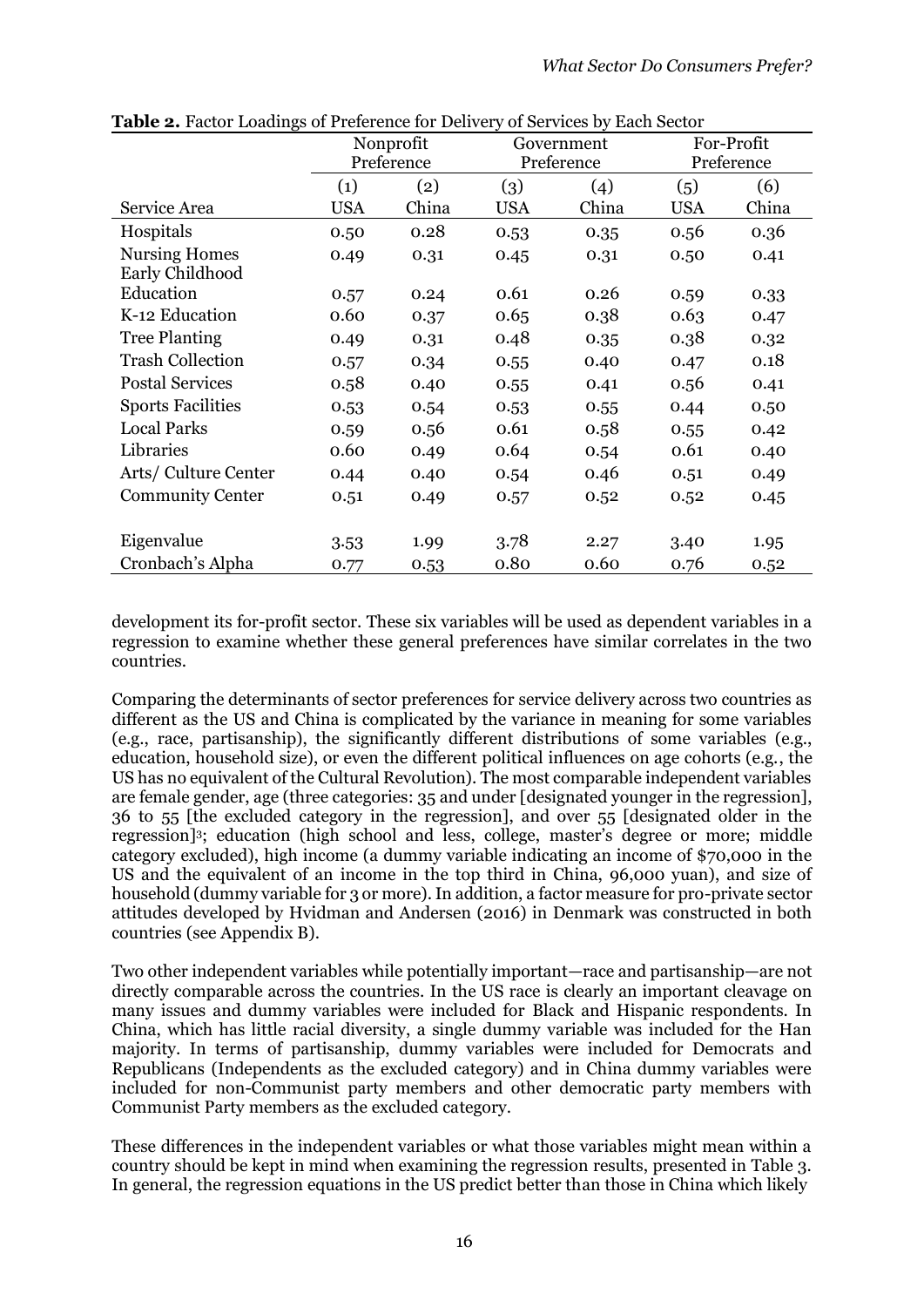| <b>Table 3.</b> Regression Analysis of Preference for Delivery of Services, by Sector |            |            |            |            |                           |                |
|---------------------------------------------------------------------------------------|------------|------------|------------|------------|---------------------------|----------------|
|                                                                                       | Nonprofit  |            | Government |            | For-Profit                |                |
|                                                                                       |            | Preference | Preference |            | Preference                |                |
|                                                                                       | (1)        | (2)        | (3)        | (4)        | (5)                       | (6)            |
| Variables                                                                             | <b>USA</b> | China      | <b>USA</b> | China      | <b>USA</b>                | China          |
| Female                                                                                | $0.18***$  | $0.11*$    | $-0.11*$   | $-0.11*$   |                           |                |
|                                                                                       | (0.06)     | (0.06)     | (0.06)     | (0.06)     | $-0.09^{\circ}$<br>(0.06) | 0.07<br>(0.06) |
| <b>Black</b>                                                                          | 0.03       |            | $-0.08$    |            | 0.15                      |                |
|                                                                                       | (0.11)     |            | (0.10)     |            | (0.10)                    |                |
| Hispanic                                                                              | 0.03       |            | 0.13       |            | $-0.18$                   |                |
|                                                                                       | (0.13)     |            | (0.13)     |            | (0.13)                    |                |
| Han Ethnicity                                                                         |            | 0.24       |            | $-0.14$    |                           | $-0.15$        |
|                                                                                       |            | (0.20)     |            | (0.20)     |                           | (0.20)         |
| <b>Youngest Age Group</b>                                                             | $-0.13*$   | 0.11       | $-0.03$    | $-0.17***$ | $0.21***$                 | $0.15***$      |
|                                                                                       | (0.07)     | (0.08)     | (0.06)     | (0.07)     | (0.07)                    | (0.07)         |
| Oldest Age Group                                                                      | $-0.06$    | 0.47       | 0.03       | $-0.004$   | $-0.03$                   | $-0.63*$       |
|                                                                                       | (0.09)     | (0.36)     | (0.09)     | (0.36)     | (0.09)                    | (0.36)         |
| High School Diploma                                                                   | 0.09       | $-0.11$    | $-0.03$    | $-0.16$    | $-0.05$                   | $0.50***$      |
|                                                                                       | (0.07)     | (0.17)     | (0.07)     | (0.17)     | (0.07)                    | (0.16)         |
| Master's Degree                                                                       | $-0.19***$ | 0.03       | 0.01       | $-0.09$    | $0.20***$                 | 0.13           |
|                                                                                       | (0.09)     | (0.10)     | (0.08)     | (0.10)     | (0.08)                    | (0.10)         |
| High Income                                                                           | $-0.08$    | $-0.18***$ | 0.07       | $0.18***$  | 0.0004                    | $-0.01$        |
|                                                                                       | (0.08)     | (0.07)     | (0.07)     | (0.07)     | (0.07)                    | (0.07)         |
| Democrat/Dem-                                                                         | $-0.15*$   |            | $0.31***$  |            | $-0.21***$                |                |
| Leaning                                                                               |            |            |            |            |                           |                |
|                                                                                       | (0.08)     |            | (0.08)     |            | (0.08)                    |                |
| Republican/Rep-                                                                       | $-0.23***$ |            | $-0.01$    |            | $0.25***$                 |                |
| Leaning                                                                               |            |            |            |            |                           |                |
|                                                                                       | (0.09)     |            | (0.09)     |            | (0.09)                    |                |
| Non-Communist Party                                                                   |            | $-0.06$    |            | 0.08       |                           | $-0.08$        |
| Member                                                                                |            | (0.07)     |            | (0.07)     |                           | (0.07)         |
| Other Democratic                                                                      |            | $0.48*$    |            | $-0.49*$   |                           | 0.10           |
| Party Member                                                                          |            | (0.28)     |            | (0.28)     |                           | (0.28)         |
| Household of 3 or                                                                     | $-0.08$    | $-0.10$    | $-0.02$    | 0.02       | $0.12***$                 | 0.07           |
| More                                                                                  |            |            |            |            |                           |                |
|                                                                                       | (0.06)     | (0.15)     | (0.06)     | (0.15)     | (0.06)                    | (0.15)         |
| Pro-Private Sector                                                                    | $0.18***$  | $0.06*$    | $-0.35***$ | $-0.12***$ | $0.23***$                 | $0.14***$      |
| Attitudes                                                                             |            |            |            |            |                           |                |
|                                                                                       | (0.03)     | (0.03)     | (0.03)     | (0.03)     | (0.03)                    | (0.03)         |
| Constant                                                                              | $0.16*$    | $-0.18$    | $-0.10$    | 0.22       | $-0.05$                   | $-0.04$        |
|                                                                                       | (0.09)     | (0.26)     | (0.08)     | (0.26)     | (0.09)                    | (0.25)         |
|                                                                                       |            |            |            |            |                           |                |
| Observations                                                                          | 1,017      | 1,048      | 1,017      | 1,048      | 1,017                     | 1,048          |
| R-Squared                                                                             | 0.06       | 0.02       | 0.19       | 0.04       | 0.15                      | 0.04           |

**Table 3.** Regression Analysis of Preference for Delivery of Services, by Sector

reflects both the more consistent grouping of the factors (that is, higher eigenvalues) in the US as well as the greater attention to such issues in the US political system.

Columns 1 and 2 in Table 3 present the results for nonprofit provision of services. In both countries the ability to predict support for nonprofit delivery generates the lowest level of prediction for any of the three sectors. Two variables, pro-private sector attitudes and gender, generate relationships that are statistically significant in the same directions in both equations. In both cases those respondents who have a general bias in favor of the private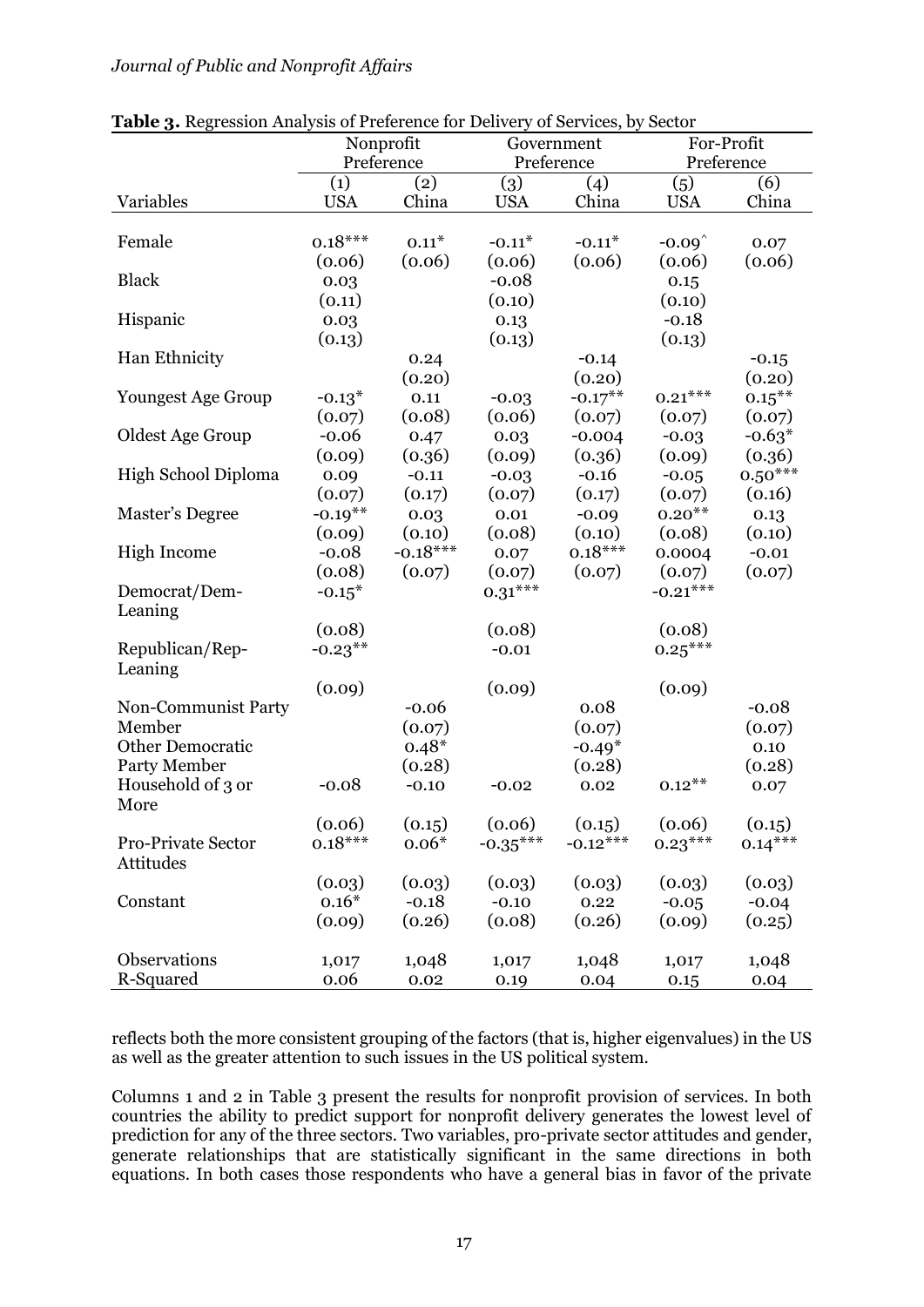sector favor greater provision of public services by nonprofits although the relationship appears to be much stronger in the US than in China (when this variable is omitted from the analysis, the patterns are generally similar but predict less well). Similarly, female respondents tend to prefer nonprofit delivery with a stronger relationship in the US than in China. In the US, greater nonprofit provision of public services is opposed by younger respondents, better educated respondents, and Republicans. In China, high income individuals are less likely to support nonprofit delivery of services while other democratic party members favor such provision.

Although the pattern for government delivery of public services (Columns 3 and 4 in Table 3) is better predicted in both countries, again there is little consistency across the two countries. Only the generic pro-private sector factor and the gender variable are consistent among two countries. The pro-private sector factor has negative relationships with government delivery of public services although again the relationship is much stronger in the US than in China. Both female respondents in US and China are less likely to support government delivery. The US respondents who identify themselves as Democrats are more likely to favor government service delivery option. In China, other democratic party members are less likely to favor government provision as are young people, but high-income individuals support government delivery.

Support for for-profit delivery of public services generates patterns with both commonalities and unique aspects across the two countries (Columns 5 and 6 in Table 3). In both countries, younger respondents and those with pro-private sector attitudes favor for-profit delivery of services. The differences, however, are greater than the similarities. Education provides opposing results; the for-profit sector has greater support from people with lower levels of formal education (high school and below) in China but from those with more formal education in the US (graduate degrees). The only other significant relationship in China is a negative coefficient for older individuals. In the US, partisan differences play a major role with greater support by Republicans and less support from Democrats; women also are less in favor of forprofit provision of services, but larger households are more in favor.

In combination, the results of Tables 2 and 3 indicate that while the structure of sector preferences appears similar across the countries (as indicated by the factor loadings), the responses are less consistent in China, and the reasons why individuals favor public service delivery by one sector or another vary across the two countries. This suggests that it is possible to do comparative work on the question of sector preference, but that attention needs to be paid to specific contextual factors in the individual country.

#### **Conclusion**

This article makes several contributions to the literature on cross-sector delivery of public services, by focusing on understanding public preferences for whether government, nonprofits or for-profits should deliver different services. This knowledge is important to both policymakers, in terms of being responsive to the public's views, and bureaucrats who implement the policies, given its implications on effective service delivery. Citizens' feedback has been shown to enhance the effectiveness of organizations and improve the services provided (Campbell, 2010). Through this study, therefore, we hope to underscore the importance of considering public service delivery preferences as an integral part of privatization debates and implementation decision-making.

We also take a comparative approach to exploring sector preferences using a least similar systems design and surveying respondents in the US and China. A comparative analysis helps us understand whether and how national context factors such as bureaucratic values, reliance on government, and development of nonprofit and for-profit sectors, affect sector preferences.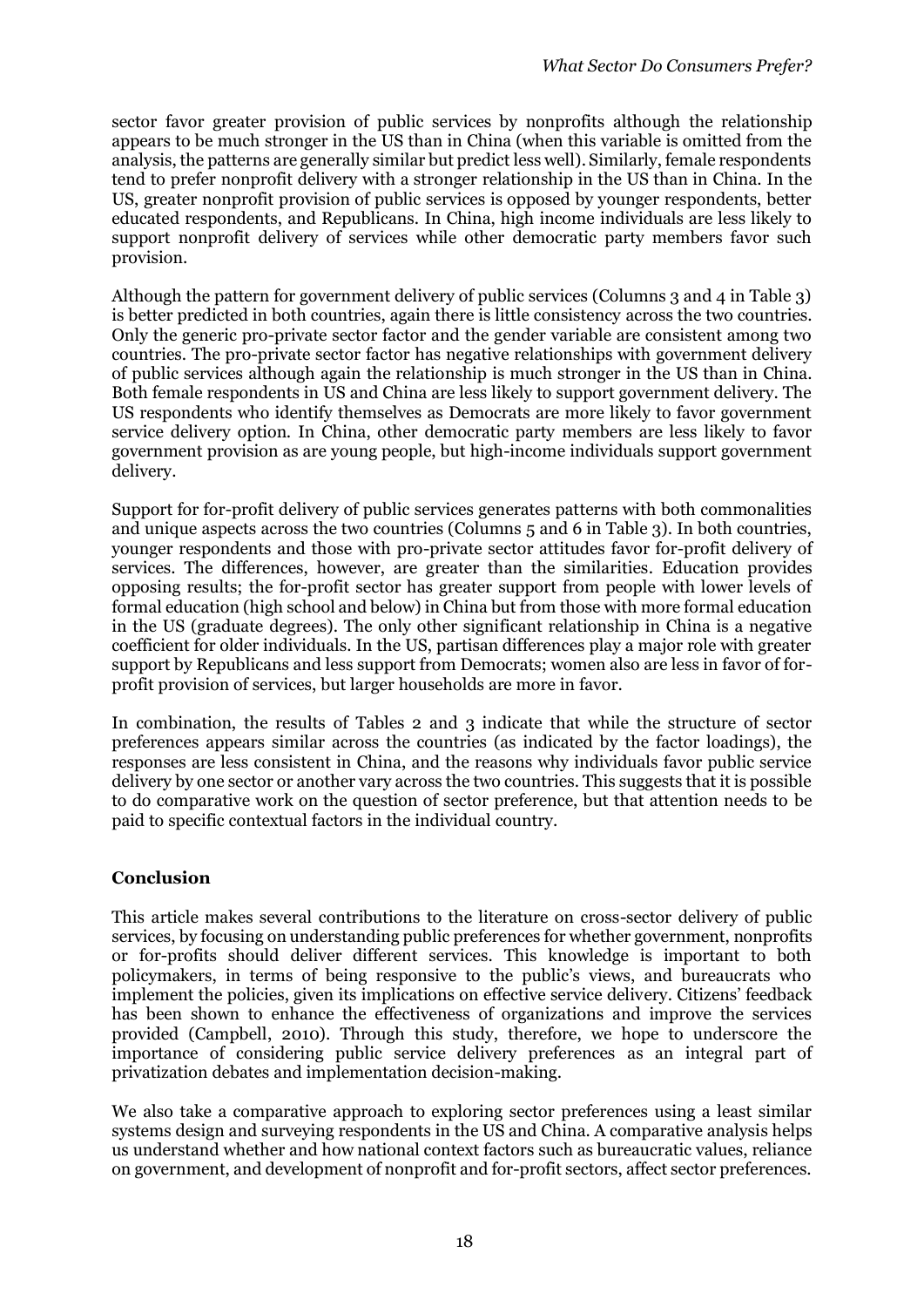Choosing two 'least similar' cases in terms of these contextual factors, helps us identify whether the need to understand public preferences is generalizable and suitable for future comparative work.

Our empirical analysis points to the theoretical importance of including national context in the study of sector preferences. The general responses in the US and China are similar enough to indicate that future comparative work in this area would be valuable. Although they have fundamentally different political and economic systems, respondents in both countries all rank order the government sector first, the nonprofit sector second, and the for-profit third in terms of preference. For individual services, the rank orders are generally similar across countries although there are clear differences for some individual services that reflect historical patterns of service delivery in the country. The comparative approach indicates that choice of sector often follows what has been the practice in the country, but these choices are colored particularly in the US by partisan-related attitudes about the role of government. We also find that national contexts and demographic characteristics play different roles in predicting preferences, highlighting the need for more in-depth studies on how citizen attitudes and beliefs shape their preferences for the delivery of services. The attitudes are also more consistent and more predictable with demographic factors in the US than in China.

The findings from this study are generally consistent with Handy et al.'s (2010) study of Canadian college students and their preferences for nonprofit provision of arts and for-profit provision of sports facilities as well as the relatively equal preferences for government and nonprofit hospital provision. The findings differ from Thompson and Elling's (2000) study of Michigan which found majority support for for-profit provision of garbage collection/disposal but was consistent with their findings on elementary and secondary schools.

This study is an exploratory step towards studying citizen sector preferences and, therefore, has its limitations. While the use of online survey-taking platforms allowed us to quickly reach a broad group of respondents in two countries, the non-representative sample means that our results may not be a true representation of the entire population in the US and China. The results do suggest, however, that a fully representative national sample in both countries would provide valuable information. Additionally, the demographic comparability between the two countries, especially in terms of income, education, and age may suffer because of their different social and political development arcs, thereby requiring more specific interpretations of their relationship with sector preferences. Our survey design was also influenced by the exploratory nature of the project, with questions framed broadly and for a certain range of public services (see Handy et al., 2010; Thompson & Elling, 2000). This prevents a more indepth analysis of the drivers and consequences of different citizen preferences and the generalizability of the findings to all public services provided by each country. The general nature of the survey may also be the reason why we find modest levels of prediction for the link between demographics and delivery preferences.

Another limitation of the study is we know little at this time about how the public forms these preferences and what they are based on. Van Slyke and Roch (2004) indicate that the US public does not have a great deal of knowledge about whether existing services are delivered by public, nonprofit, or for-profit organizations. Surveys that incorporate citizen knowledge would be informative. The forced choice nature of the survey might have artificially induced some subjects to select an option when they were ambivalent about how the services were delivered. More in-depth methods such as focus groups or extended surveys would be valuable to determine why individuals selected the choices that they did and how strong these preferences are.

The findings and limitations point to the need for further research on the role played by public preferences for service delivery in a range of public policy sub-fields. Future research using more representative samples can identify how public preferences differ based on a wider range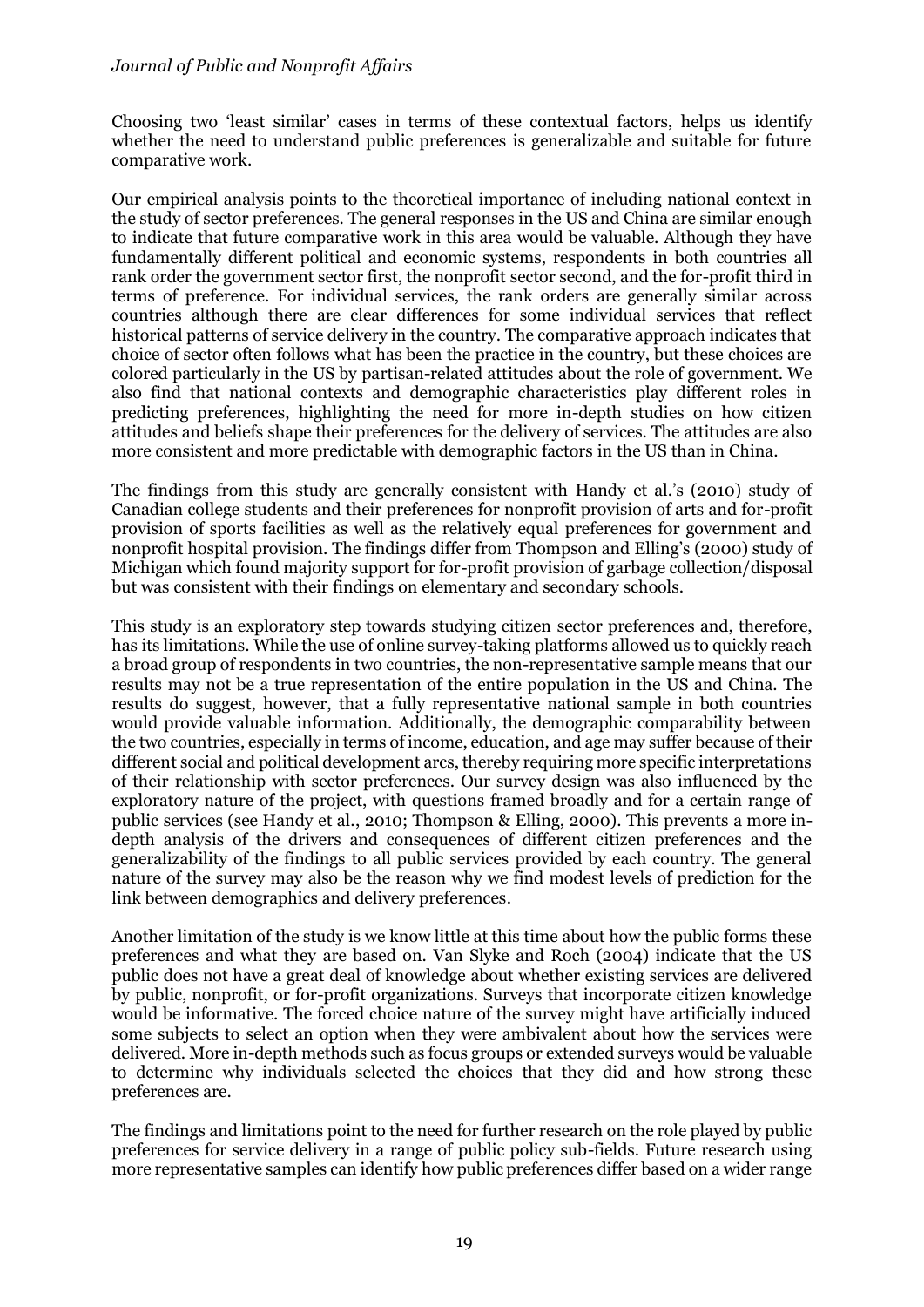of service areas, the actual provision of services, their prior use-levels of services, and their exposure to/trust in nonprofit and for-profit service providers. Exploring the implications of these relationships on citizen coproduction, satisfaction, and performance evaluation will be useful both in the theoretical development of cross-sector research and for implementation decision-making. Additionally, future research can explore the differences and similarities in other country contexts that have different sector compositions for public service delivery and varied citizen demographics. This will help further our understanding of the factors shaping public preferences and its implications on service delivery, which in turn will help inform public decisions on privatization, contract management, and implementation.

#### **Notes**

- 1. We did not ask questions about public safety functions because such services are rarely directly provided by nonprofits (see Ferris & Graddy, 1986). Public safety functions that are contracted out such as vehicle towing are usually contracted with for-profit firms or in the case of police services to other units of government. An exception is that many US volunteer fire departments are actually nonprofit organizations (Henderson & Sowa,  $2019$ ).
- 2. Authenticity checks included meeting certain quality control checks put in place by each internet platform, preventing respondents from retaking the survey, and removing responses that took less than one minute. Attention check questions included asking respondents to answer the same question twice, to type out an answer to a question, and to self-report the usability of their responses. Overall, the checks led to 2% of responses being dropped in the US survey and 7.7% in the China survey.
- 3. The age categories do not exactly match up. In the US, the cut points are ages 30 and 50.

#### **Disclosure Statement**

The author(s) declare that there are no conflicts of interest that relate to the research, authorship, or publication of this article.

#### **References**

- Aaker, J., Vohs, K. D., & Mogilner, C. (2010). Nonprofits are seen as warm and for-profits as competent: Firm stereotypes matter. *Journal of Consumer Research*, *37*(2), 224– 237. https://doi.org/10.1086/651566
- AbouAssi, K., Faulk, L., Tran, L., Shaffer, L., & Kim, M. (2019). Use and perceptions of the availability of local government and nonprofit services in diverse urban settings. *Nonprofit and Voluntary Sector Quarterly*, *48*(5), 975–997. https://doi.org/10.1177%2F0899764019845521
- Barnard, C. I. (1938). *The functions of the executive*. Belnap Press of Harvard. <https://doi.org/10.5465/amle.2017.0420>
- Battaglio, R. P. (2009). Privatization and citizen preferences: A cross-national analysis of demand for private versus public provision of services in three industries. *Administration & Society*, *41*(1), 38–66. https://doi.org/10.1177%2F0095399708330256
- Battaglio, R. P., & Legge, J. S. (2008). Citizen support for hospital privatization: A hierarchical cross-national analysis. *Public Organization Review*, *8*(1), 17–36. https://doi.org/10.1007/s11115-007-0045-0
- Blomqvist, P., & Winblad, U. (2019). Why no nonprofits? State, market, and the strive for universalism in Swedish elder care. *Nonprofit and Voluntary Sector Quarterly*, *48*(3), 513–531. https://doi.org/10.1177%2F0899764018819870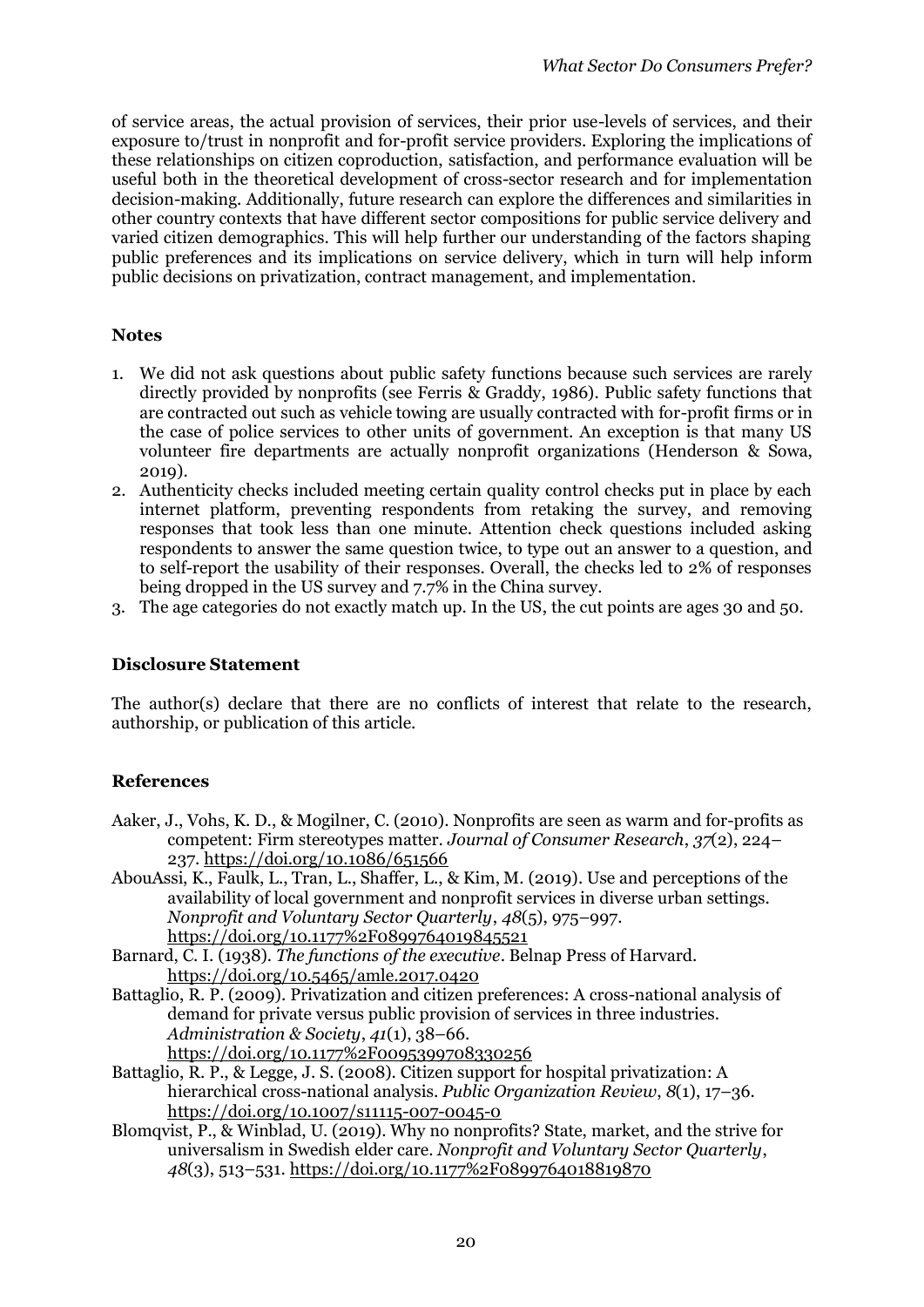- Bovaird, T., & Loeffler, E. (2012). From engagement to co-production: The contribution of users and communities to outcomes and public value. *VOLUNTAS: International Journal of Voluntary and Nonprofit Organizations*, *23*(4), 1119–1138. https://doi.org/10.1007/s11266-012-9309-6
- Brandsen, T., & Pestoff, V. (2006). Co-production, the third sector and the delivery of public services. *Public Management Review*, *8*(4), 493–501. https://doi.org/10.1080/14719030601022874
- Breznau, N. (2010). Economic equality and social welfare: Policy preferences in five nations. *International Journal of Public Opinion Research*, *22*(4), 458–484. https://doi.org/10.1093/ijpor/edq024
- Brudney, J. L., & England, R. E. (1983). Toward a definition of the coproduction concept. *Public Administration Review*, *43*(1), 59–65. https://doi.org/10.2307/975300
- Campbell, D. A. (2010). Is constituent feedback living up to its promise? Provider perceptions of feedback practices in nonprofit human service organizations. *Families in Society*, *91*(3), 313–320. https://doi.org/10.1606%2F1044-3894.4011
- Xinhuanet. (2019, June 30). China Communist Party Members Exceed 9 Billion. *Xinhua*. http://www.xinhuanet.com/politics/2019-06/30/c\_1124689893.htm
- Donahue, J. D., & Zeckhauser, R. J. (2012). *Collaborative governance*. Princeton University Press. <https://doi.org/10.1515/9781400838103>
- Einolf, C. J. (2018). Volunteers in community organizations. In R. A. Cnaan & C. Milofsky (Eds.), *Handbook of Community Movements and Local Organizations in the 21st Century* (pp. 229–242). Springer.
- Ferris, J., & Graddy, E. (1986). Contracting out: For what? With whom? *Public Administration Review*, *46*(4), 332–344. https://doi.org/10.2307/976307
- Frumkin, P., & Kim, M. T. (2001). Strategic positioning and the financing of nonprofit organizations: Is efficiency rewarded in the contributions marketplace? *Public Administration Review*, *61*(3), 266–275. https://www.jstor.org/stable/977599
- Fu, J. S., & Shumate, M. (2020). Developing and validating a capacity instrument for Chinese and US NGOs. *Nonprofit and Voluntary Sector Quarterly*, *49*(3), 631–652. https://doi.org/10.1177%2F0899764019889179
- Ganuza, E., & Baiocchi, G. (2012). The power of ambiguity: How participatory budgeting travels the globe. *Journal of Public Deliberation*, *8*(2), Article 8. https://doi.org/10.16997/jdd.142
- Handy, F., Mook, L., & Quarter, J. (2008). The interchangeability of paid staff and volunteers in nonprofit organizations. *Nonprofit and Voluntary Sector Quarterly*, *37*(1), 76–92. https://doi.org/10.1177%2F0899764007303528
- Handy, F., Seto, S., Wakaruk, A., Mersey, B., Mejia, A., & Copeland, L. (2010). The discerning consumer: Is nonprofit status a factor? *Nonprofit and Voluntary Sector Quarterly*, *39*(5), 866–883. https://doi.org/10.1177%2F0899764010362113
- Hanks, E. H., & Hanks, J. L. (1969). An environmental bill of rights: The citizen suit and the National Environmental Policy Act of 1969. *Rutgers Law Review*, *24*(2), 230–272. https://heinonline.org/HOL/P?h=hein.journals/rutlr24&i=240
- Hansmann, H. B. (1980). The role of nonprofit enterprise. *The Yale Law Journal*, *89*(5), 835–901. https://doi.org/10.2307/796089
- Henderson, A. C., & Sowa, J. (2019). Volunteer satisfaction at the boundary of public and nonprofit: Organizational-and individual-level determinants. *Public Performance & Management Review*, *42*(1), 162–189.
	- https://doi.org/10.1080/15309576.2018.1471405
- Hodge, G. (2018). *Privatization: An international review of performance*. Routledge.
- Hvidman, U., & Andersen, S. C. (2016). Perceptions of public and private performance: Evidence from a survey experiment. *Public Administration Review*, *76*(1), 111–120.
- King, G., Keohane, R. O., & Verba, S. (1994). *Designing social inquiry: Scientific inference in qualitative research*. Princeton University Press.
- Kiryttopoulou, N. (2008, July 9-12). *Strengthening civil society's accountability for results* [Paper presentation]. Eighth International Conference of the International Society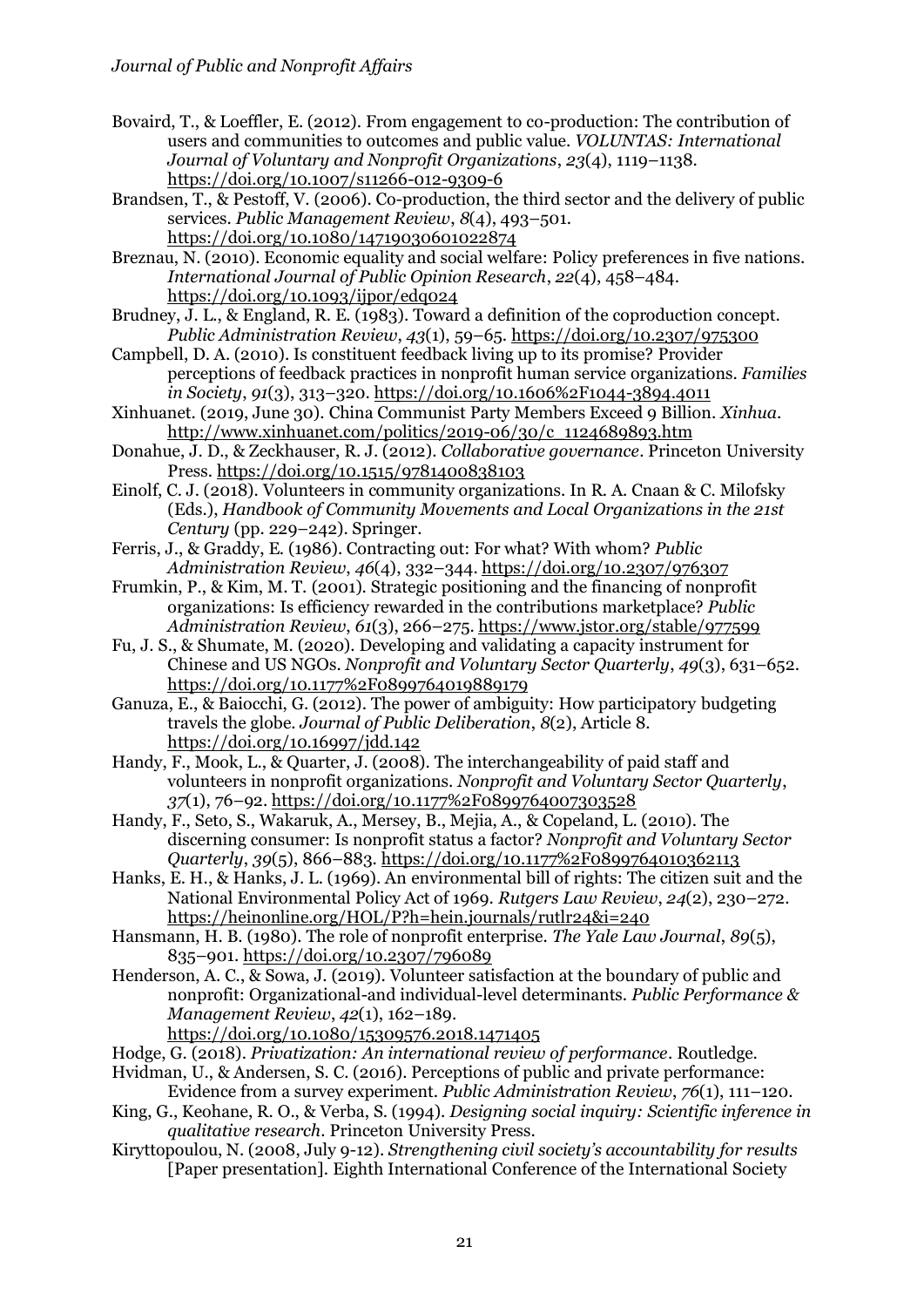for Third Sector Research Conference, Barcelona, Spain.

[https://cdn.ymaws.com/www.istr.org/resource/resmgr/working\\_papers\\_barcelona/](https://cdn.ymaws.com/www.istr.org/resource/resmgr/working_papers_barcelona/kiryttopoulou.pdf) [kiryttopoulou.pdf](https://cdn.ymaws.com/www.istr.org/resource/resmgr/working_papers_barcelona/kiryttopoulou.pdf)

- Korac, S., Saliterer, I., & Weigand, B. (2019). Factors affecting the preference for public sector employment at the pre-entry level: A systematic review. *International Public Management Journal*, *22*(5), 797–840. https://doi.org/10.1080/10967494.2018.1430086
- Leland, S., Mohr, Z., & Piatak, J. (2021a). Accountability in government contracting arrangements: Experimental analysis of blame attribution across levels of government. *The American Review of Public Administration*, *51*(4), 251–262. https://doi.org/10.1177%2F0275074021990458
- Leland, S., Chattopadhyay, J., Maestas, C., & Piatak, J. (2021b). Policy venue preference and relative trust in government in federal systems. *Governance*, *34*(2), 373–393. https://doi.org/10.1111/gove.12501
- Lewis, G. B., & Frank, S. A. (2002). Who wants to work for the government? *Public Administration Review*, *62*(4), 395–404. https://doi.org/10.1111/0033-3352.00193
- Lieberman, E. S., Posner, D. N., & Tsai, L. L. (2014). Does information lead to more active citizenship? Evidence from an education intervention in rural Kenya. *World Development*, *60*, 69–83. https://doi.org/10.1016/j.worlddev.2014.03.014
- Maestas, C., Chattopadhyay, J., Leland, S., & Piatak, J. (2020). Fearing food: The influence of risk perceptions on public preferences for uniform and centralized risk regulation. *Policy Studies Journal*, *48*(2), 447–468. https://doi.org/10.1111/psj.12276
- Marvel, J. D. (2015). Public opinion and public sector performance: Are individuals' beliefs about performance evidence-based or the product of anti-public sector bias? *International Public Management Journal*, *18*(2), 209–227. https://doi.org/10.1080/10967494.2014.996627
- Matsunaga, Y., Yamauchi, N., & Okuyama, N. (2010). What determines the size of the nonprofit sector? A cross-country analysis of the government failure theory. *VOLUNTAS: International Journal of Voluntary and Nonprofit Organizations*, *21*(2), 180–201. https://www.jstor.org/stable/27928211
- McCluskey, J. D., Mastrofski, S. D., & Parks, R. B. (1999). To acquiesce or rebel: Predicting citizen compliance with police requests. *Police Quarterly*, *2*(4), 389–416. https://doi.org/10.1177%2F109861119900200401
- McKeever, B. S., & Pettijohn, S. L. (2014). *The nonprofit sector in brief 2014*. Urban Institute. https://www.urban.org/sites/default/files/publication/33711/413277-The-Nonprofit-Sector-in-Brief--.PDF
- Ministry of Education of the People's Republic of China. (2019). *Education development statistics summary, 2018*. Ministry of Education of the People's Republic of China. http://www.moe.gov.cn/jyb\_sjzl/sjzl\_fztjgb/201907/t20190724\_392041.html
- Moe, R. C. (1987). Exploring the limits of privatization. *Public Administration Review*, *47*(6), 453–460. https://doi.org/10.2307/975886
- Nabatchi, T., Sancino, A., & Sicilia, M. (2017). Varieties of participation in public services: The who, when, and what of coproduction. *Public Administration Review*, *77*(5), 766–776. https://doi.org/10.1111/puar.12765
- National Bureau of Statistics of China. (2021). *The 7th National Census Report (No. 2).*  National Bureau of Statistics of the Republic of China. [http://www.stats.gov.cn/tjsj/zxfb/202105/t20210510\\_1817178.html](http://www.stats.gov.cn/tjsj/zxfb/202105/t20210510_1817178.html)
- National Health Commission of the People's Republic of China. (2020). *Health service statistics of 2018 January to December*. National Health Commission of the People's Republic of China.

http://www.nhc.gov.cn/mohwsbwstjxxzx/s7967/202001/55e9bcc9829e41278ea29d 15e2ad10c1.shtml

Ng, E. S., & McGinnis Johnson, J. (2020). Game of loans: The relationship between education debt, social responsibility concerns, and making a career choice in the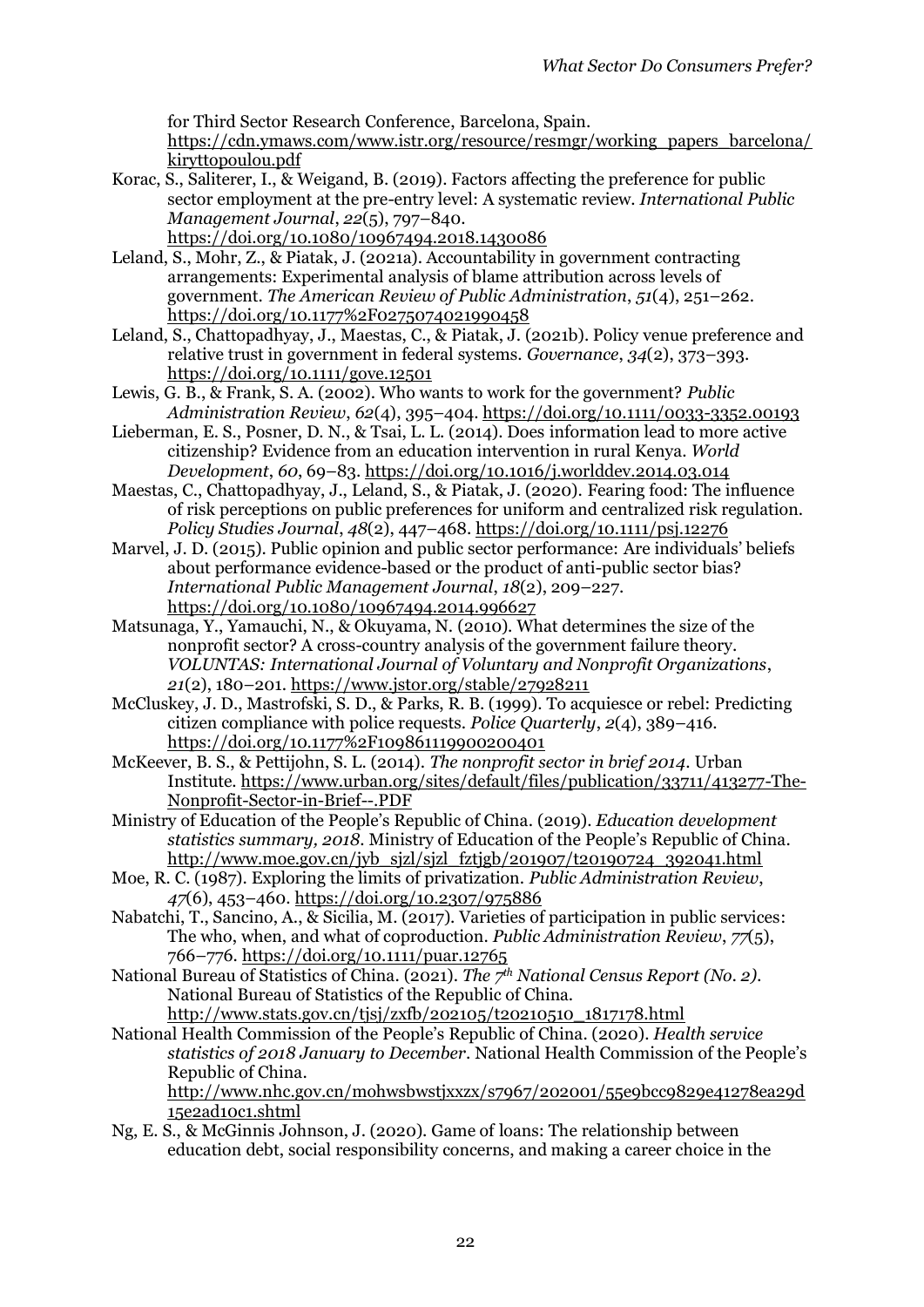public, private, and nonprofit sectors. *Nonprofit and Voluntary Sector Quarterly*, *49*(2), 292–315. https://doi.org/10.1177%2F0899764019867773

- Ostrom, V. (2008). *The intellectual crisis in American public administration*. University of Alabama Press.
- Pestoff, V., Brandsen, T., & Verschuere, B. (2012). *New public governance, the third sector and co-production*. Routledge.
- Poister, T. H., & Henry, G. T. (1994). Citizen ratings of public and private service quality. *Public Administration Review*, *54*(2), 155–160. https://doi.org/10.2307/976524
- Pollitt, C., & Bouckaert, G. (2004). *Public management reform*. Oxford University Press, USA.
- Salamon, L. M. (1987). Of market failure, voluntary failure, and third-party government: Toward a theory of government-nonprofit relations in the modern welfare state. *Journal of Voluntary Action Research*, *16*(1–2), 29–49. https://doi.org/10.1177%2F089976408701600104
- Savas, E. S. (2000). *Privatization and public-private partnerships.* Seven Bridges Press; Chatham House.
- Schneider, S. K., & Jacoby, W. G. (2003). Public attitudes toward the policy responsibilities of the national and state governments: Evidence from South Carolina. *State Politics & Policy Quarterly*, *3*(3), 246–269. https://doi.org/10.1177/153244000300300302
- Schneider, S. K., Jacoby, W. G., & Lewis, D. C. (2010). Public opinion toward intergovernmental policy responsibilities. *Publius: The Journal of Federalism*, *41*(1), 1–30. https://doi.org/10.1093/publius/pjq036
- Scholz, J. T., & Lubell, M. (1998). Trust and taxpaying. *American Journal of Political Science*, *42*(2), 398–417. https://doi.org/10.2307/2991764
- Soss, J. (2005). Making clients and citizens: Welfare policy as a source of status, belief, and action. In A. L. Schneider & H. M. Ingram (Eds.), *Deserving and entitled: Social constructions and public policy* (pp. 291–328), State University of New York Press.
- Stigler, G. J. (1971). The theory of economic regulation. *The Bell Journal of Economics and Management Science*, *2*(1), 3–21. https://doi.org/10.2307/3003160
- The Pew Research Center for the People and the Press. (1998). *Deconstructing distrust: How Americans view government*. Pew Research Center for the People and The Press. https://www.pewresearch.org/politics/1998/03/10/how-americans-viewgovernment/
- Thompson, L., & Elling, R. C. (2000). Mapping patterns of support for privatization in the mass public: The case of Michigan. *Public Administration Review*, *60*(4), 338–348. https://www.jstor.org/stable/3110454
- Tsai, L. L., & Xu, Y. (2018). Outspoken insiders: Political connections and citizen participation in authoritarian China. *Political Behavior*, *40*(3), 629–657. https://doi.org/10.1007/s11109-017-9416-6
- van Montfort, C., Sun, L., & Zhao, Y. (2018). Stability by change—The changing publicprivate mix in social welfare provision in China and the Netherlands. *Journal of Chinese Governance*, *3*(4), 419–437.

```
https://doi.org/10.1080/23812346.2018.1522733
```
- Van Slyke, D. M. (2003). The mythology of privatization in contracting for social services. *Public Administration Review*, *63*(3), 296–315. https://doi.org/10.1111/1540- 6210.00291
- Van Slyke, D. M., & Roch, C. H. (2004). What do they know, and whom do they hold accountable? Citizens in the government–nonprofit contracting relationship. *Journal of Public Administration Research and Theory*, *14*(2), 191–209. https://doi.org/10.1093/jopart/muh013
- Vinopal, K. (2018). Understanding individual and organizational level representation: The case of parental involvement in schools. *Journal of Public Administration Research and Theory*, *28*(1), 1–15. https://doi.org/10.1093/jopart/mux036
- Vogel, D. (1983) The power of business in America: A re-appraisal. *British Journal of Political Science*, *13*(1), 19–43. https://doi.org/10.1017/S0007123400003124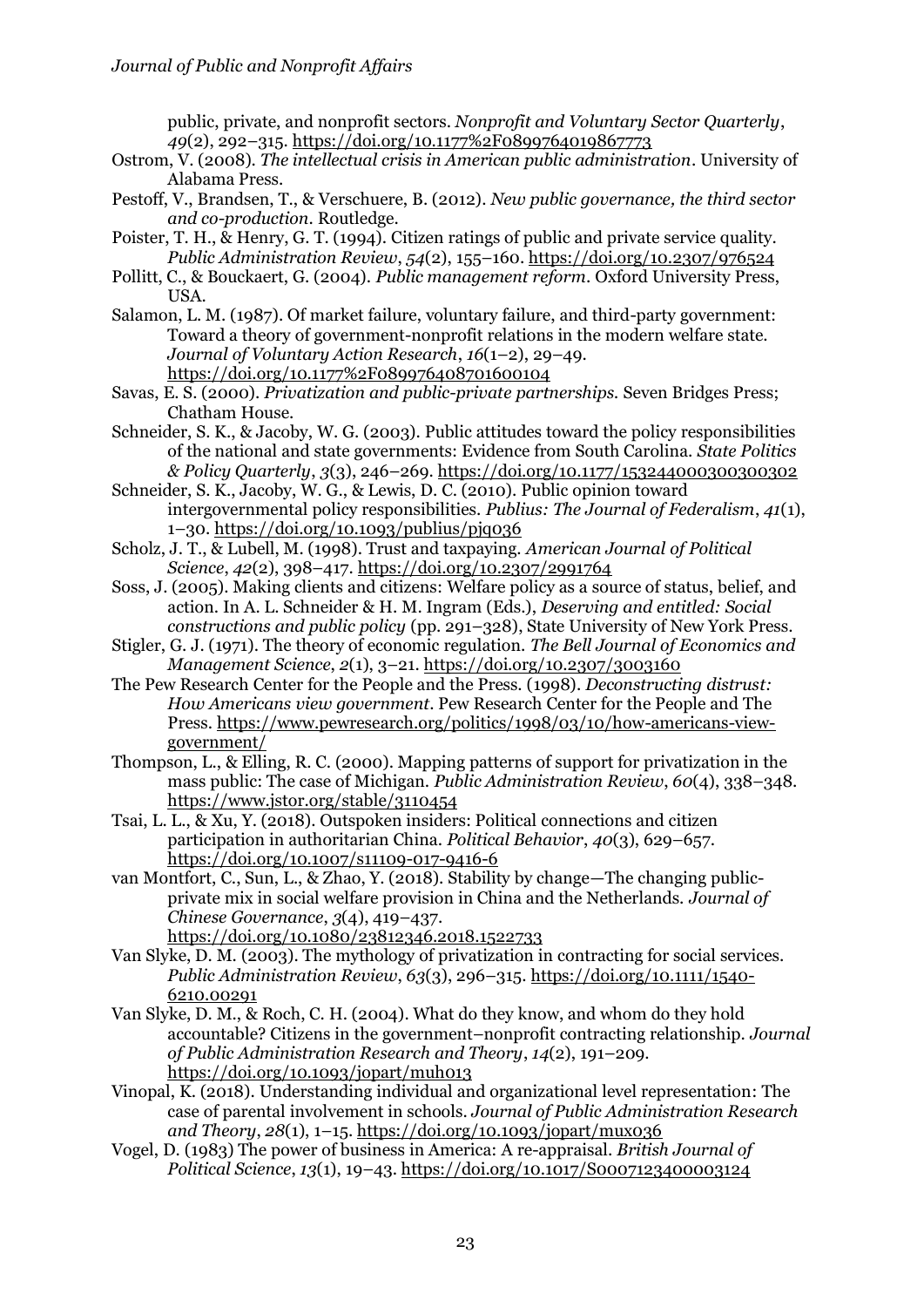- Witesman, E. M., Child, C., & Wightman, G. B. (2019). Sector choice and sector regret. *Nonprofit and Voluntary Sector Quarterly*, *48*(3), 492–512. https://doi.org/10.1177%2F0899764018824668
- Wood, G. (2019, December). The movement to make Texas its own country. *The Atlantic*. https://www.theatlantic.com/magazine/archive/2019/12/the-secessionist/600739/
- Xu, C. (2020). The perceived differences: The sector stereotype of social service providers. *Nonprofit and Voluntary Sector Quarterly*, *49*(6), 1293–1310. https://doi.org/10.1177%2F0899764020925903

# **Author Biographies**

**Kenneth J. Meier** is a Distinguished Scholar in Residence at American University and holds faculty appointments at the Cardiff School of Business (UK) and Leiden University (the Netherlands). His research interests include public management, equity and public policy, methodological issues in the social sciences, and new theories of representative bureaucracy, organizational environments, and managerial decision making.

**Anita Dhillon** is a PhD candidate in public administration and public policy in the School of Public Affairs at American University. Her research interests focus on social welfare policies, human resource management, nonprofits, and organizations under stress. Her dissertation is on child protective services in the US, and she has previously published in *International Public Management Journal*.

**Xiaoyang Xu** is a PhD candidate in the Department of Public Administration and Policy in the School of Public Affairs at American University. Her research interests include gender and public administration, sector preferences for public service delivery, budgeting, and theories of representative bureaucracy.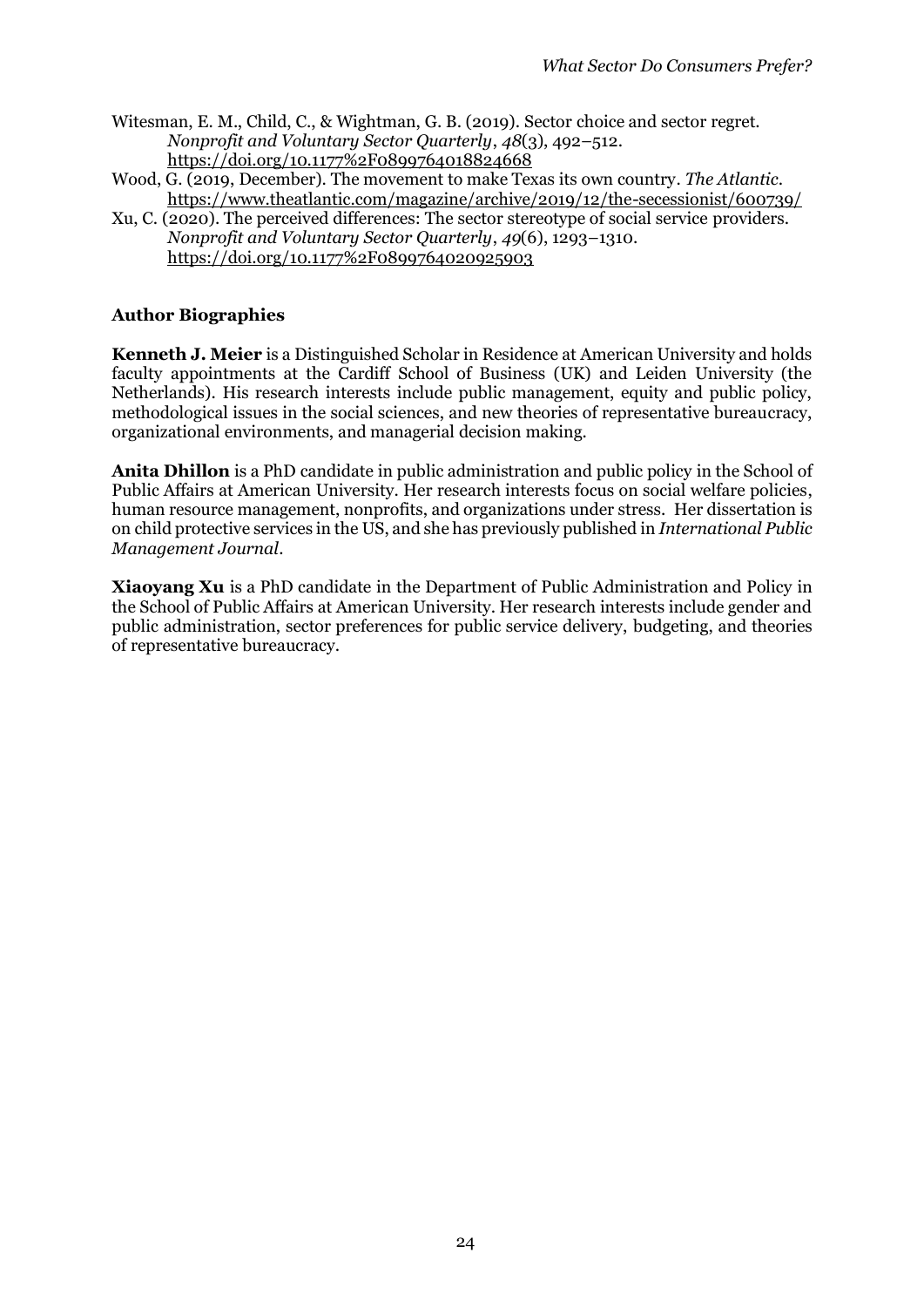| Which type of organizations would you prefer to deliver the following services to you? |              |              |              |  |  |
|----------------------------------------------------------------------------------------|--------------|--------------|--------------|--|--|
|                                                                                        | Government   | For-Profit   | Nonprofit    |  |  |
| <b>Nursing Home</b>                                                                    | $\mathbf 0$  | $\mathbf 0$  | $\mathbf{O}$ |  |  |
| <b>Adoption Agency</b>                                                                 | $\mathbf 0$  | $\mathbf 0$  | $\mathbf{0}$ |  |  |
| <b>Trash Collection</b>                                                                | $\mathbf 0$  | $\mathbf 0$  | $\mathbf{0}$ |  |  |
| Early Childhood<br><b>Education Service</b>                                            | $\mathbf 0$  | $\mathbf 0$  | $\mathbf 0$  |  |  |
| <b>Postal Service</b>                                                                  | $\mathbf 0$  | $\mathbf 0$  | $\mathbf 0$  |  |  |
| <b>Sports Facilities</b>                                                               | $\mathbf{O}$ | $\mathbf{O}$ | $\mathbf{O}$ |  |  |
| Hospital                                                                               | $\mathbf{O}$ | $\mathbf 0$  | $\mathbf{O}$ |  |  |
| Roads/Highways                                                                         | $\mathbf 0$  | $\mathbf 0$  | $\mathbf{O}$ |  |  |
| Electricity                                                                            | $\mathbf 0$  | $\mathbf 0$  | $\mathbf{O}$ |  |  |
| Tree Planting and<br>Maintenance                                                       | $\mathbf O$  | $\mathbf 0$  | $\mathbf{O}$ |  |  |
| <b>Local Parks</b>                                                                     | $\mathbf 0$  | $\mathbf 0$  | $\mathbf 0$  |  |  |
| K-12 School                                                                            | $\mathbf 0$  | $\mathbf 0$  | $\mathbf{O}$ |  |  |
| <b>Community Center</b>                                                                | $\mathbf 0$  | $\mathbf 0$  | $\mathbf{O}$ |  |  |
| Arts and Culture<br>Center                                                             | $\mathbf 0$  | $\mathbf{o}$ | $\mathbf 0$  |  |  |
| Library                                                                                | $\mathbf 0$  | $\mathbf 0$  | $\mathbf 0$  |  |  |

#### **Appendix A1.** Survey Questions to Collect Respondent Preferences in English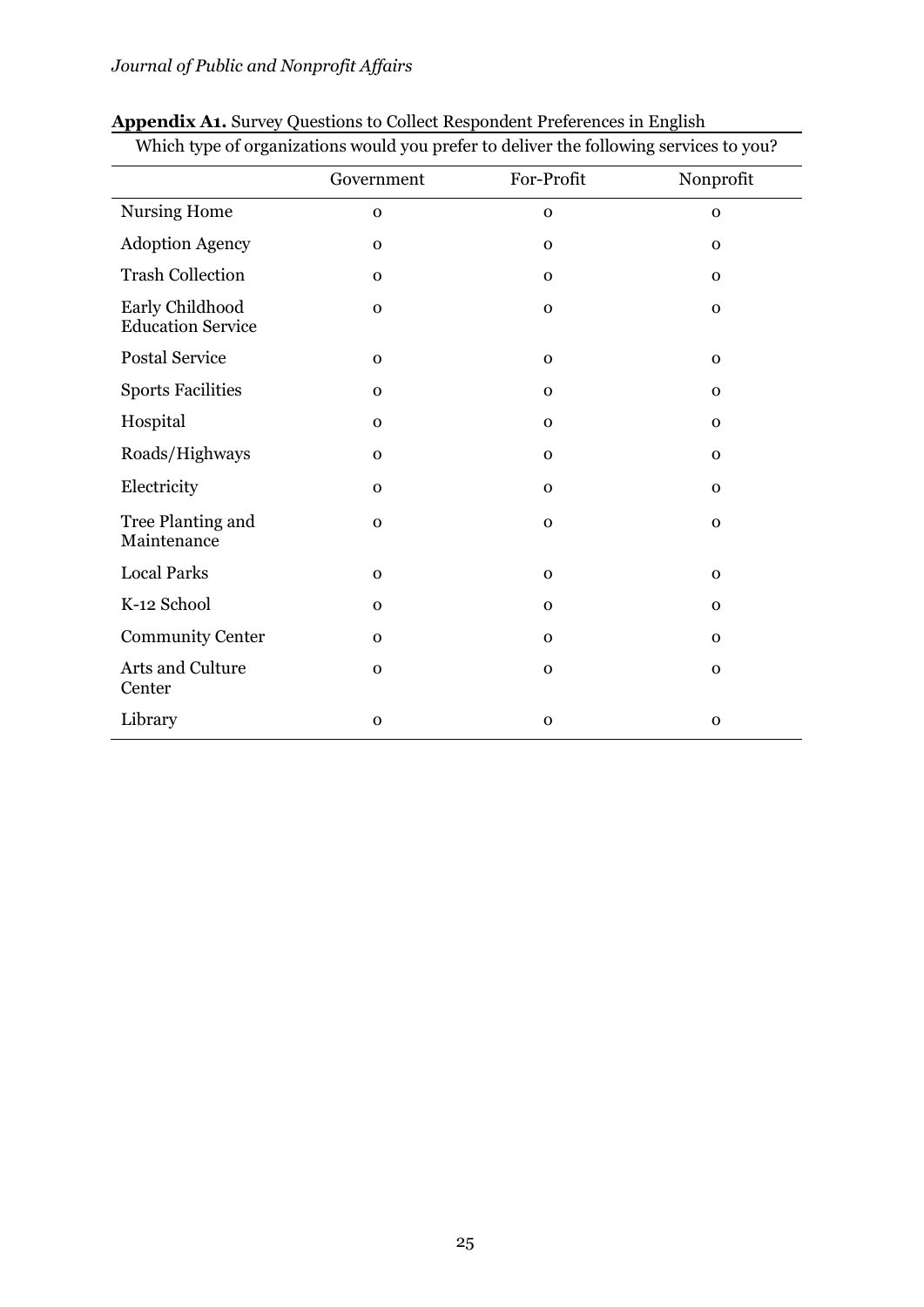| 您会更倾向于以下哪种机构来提供如下服务? |             |             |             |  |  |
|----------------------|-------------|-------------|-------------|--|--|
|                      | 公有          | 私有          | 非盈利组织       |  |  |
| 养老院                  | $\mathbf 0$ | $\mathbf 0$ | $\mathbf 0$ |  |  |
| 医院                   | $\mathbf 0$ | $\mathbf 0$ | $\mathbf 0$ |  |  |
| 小学至高中                | $\mathbf 0$ | $\mathbf 0$ | $\mathbf O$ |  |  |
| 幼儿园                  | $\mathbf 0$ | $\mathbf 0$ | $\mathbf 0$ |  |  |
| 早教班                  | $\mathbf 0$ | $\mathbf 0$ | $\mathbf 0$ |  |  |
| 课后兴趣辅导班              | $\mathbf 0$ | $\mathbf 0$ | $\mathbf 0$ |  |  |
| 大学                   | $\mathbf 0$ | $\mathbf 0$ | $\mathbf 0$ |  |  |
| 图书馆                  | $\mathbf O$ | $\mathbf 0$ | $\mathbf O$ |  |  |
| 公园                   | $\mathbf 0$ | $\mathbf 0$ | $\mathbf O$ |  |  |
| 体育馆/体育场              | $\mathbf 0$ | $\mathbf 0$ | $\mathbf 0$ |  |  |
| 社区活动中心               | $\mathbf O$ | $\mathbf 0$ | $\mathbf O$ |  |  |
| 艺术文化中心               | $\mathbf 0$ | $\mathbf 0$ | $\mathbf 0$ |  |  |
| 博物馆                  | $\mathbf 0$ | $\mathbf 0$ | $\mathbf 0$ |  |  |
| 植树及养护                | $\mathbf 0$ | $\mathbf 0$ | $\mathbf O$ |  |  |
| 废品回收                 | $\mathbf 0$ | $\mathbf 0$ | $\mathbf 0$ |  |  |
| 垃圾回收                 | $\mathbf 0$ | $\mathbf 0$ | $\mathbf O$ |  |  |
| 环境卫生维护               | $\mathbf O$ | $\mathbf 0$ | $\mathbf 0$ |  |  |
| 邮政服务                 | $\mathbf 0$ | $\mathbf 0$ | $\mathbf 0$ |  |  |

**Appendix A2.** Survey Questions to Collect Respondent Preferences in Chinese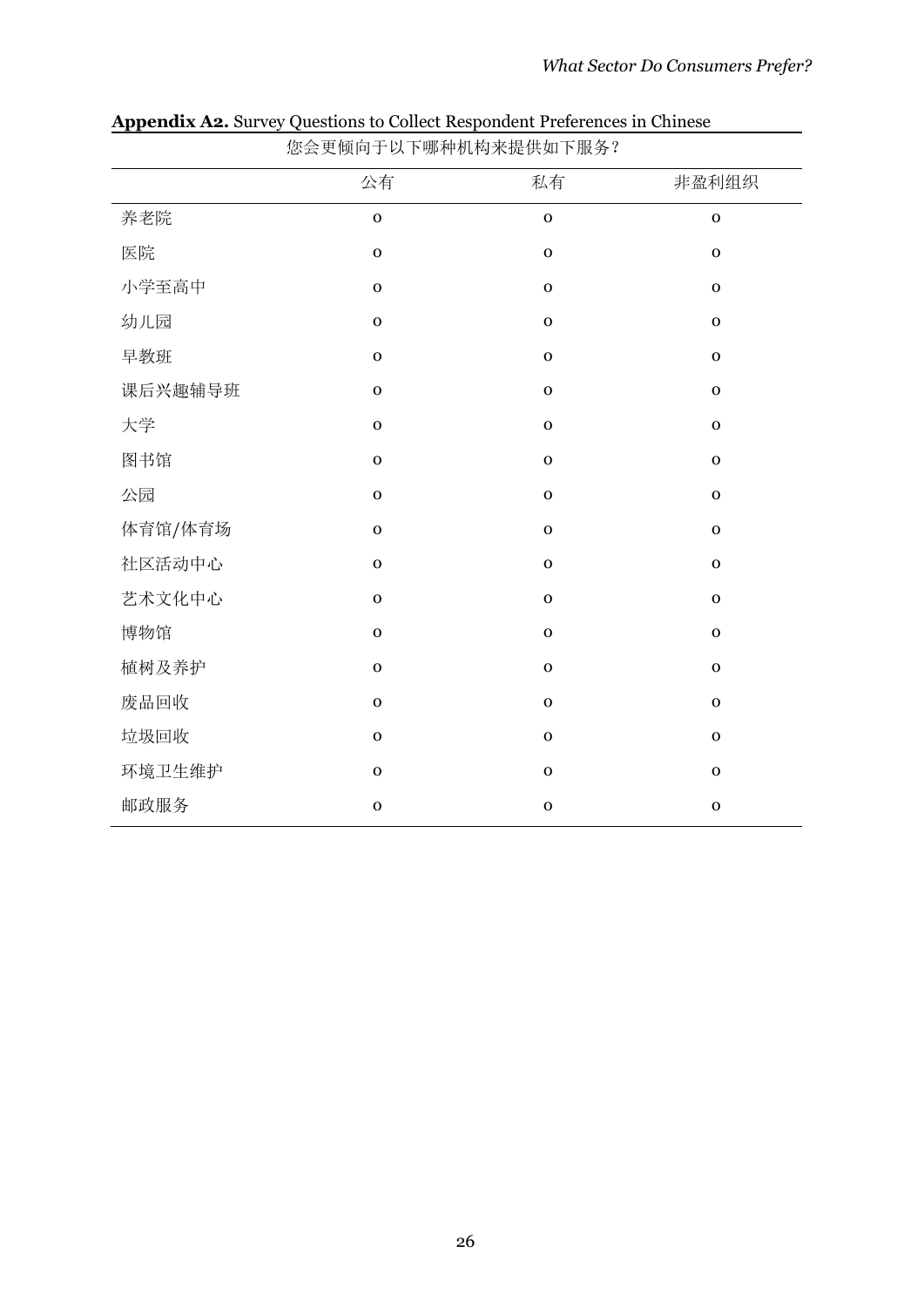# **Appendix B.** Survey Questions to Calculate Citizen For-Profit Bias Factor Using PCA

Many government activities could be produced better and cheaper by private providers. 由政府提供的很多社会服务,如果由私人企业提供的话,质量会更好,价格更优惠。

- Strongly Agree
- Agree
- Neutral
- Disagree
- Strongly Disagree

#### We should, for the most part, contract out government services (such as child care, elderly care, hospital treatments).

我们应该把很大一部分的政府服务外包出去(比如托儿所,医疗服务,养老服务等)。

- Strongly Agree
- Agree
- Neutral
- Disagree
- Strong Disagree

#### The government is best at providing public services. 公共社会服务的最好提供者是政府部门。

- Strongly Agree
- Agree
- Neutral
- Disagree
- Strongly Disagree

#### **Appendix B1.** Factor Loadings Sector Bias

|                  | <b>US</b> | China |
|------------------|-----------|-------|
|                  | 0.83      | 0.87  |
| Q1<br>Q2         | 0.70      | 0.88  |
| Q3 (flipped)     | 0.66      | 0.34  |
| Eigenvalue       | 1.62      | 1.64  |
| Cronbach's Alpha | 0.57      | 0.54  |